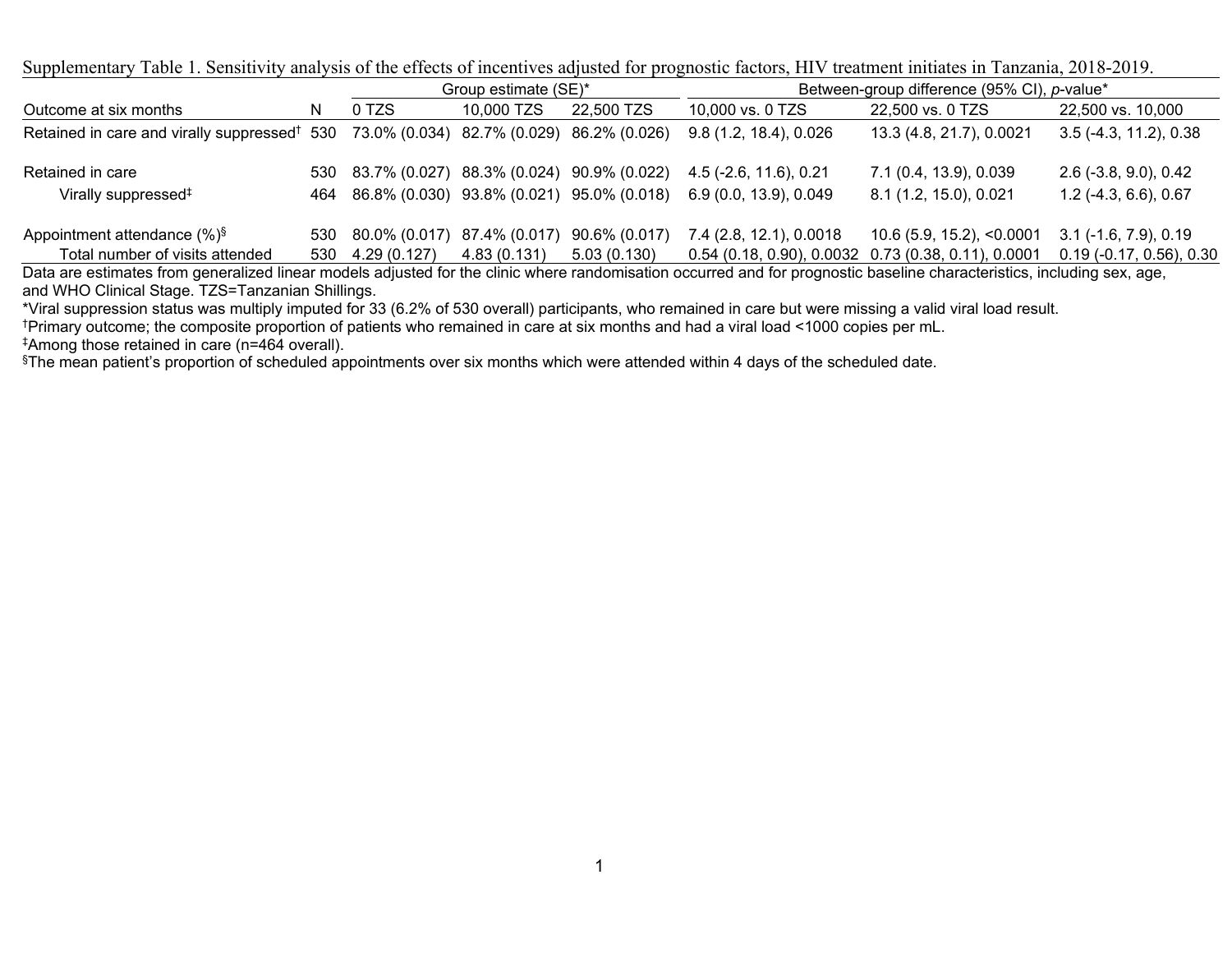Supplementary Table 2. Complete case sensitivity analysis excluding participants missing viral suppression status for relevant outcomes, HIV treatment initiates in Tanzania, 2018-2019.

|                                                                                                                                                                           |  |       | Group estimate (SE)*  | Between-group difference (95% CI), p-value* |                  |                   |  |  |  |  |  |
|---------------------------------------------------------------------------------------------------------------------------------------------------------------------------|--|-------|-----------------------|---------------------------------------------|------------------|-------------------|--|--|--|--|--|
| Outcome at six months                                                                                                                                                     |  | 0 TZS | 10,000 TZS 22,500 TZS | 10,000 vs. 0 TZS                            | 22.500 vs. 0 TZS | 22,500 vs. 10,000 |  |  |  |  |  |
| Retained in care and virally suppressed <sup>†</sup> 497 73.7% (0.034) 82.8% (0.029) 86.2% (0.027) 9.1 (0.4, 17.9), 0.041 12.6 (4.2, 21.0), 0.0034 3.4 (-4.3, 11.2), 0.39 |  |       |                       |                                             |                  |                   |  |  |  |  |  |

Virally suppressed if retained in care‡ 431 89.6% (0.026) 94.4% (0.019) 95.4% (0.017) 4.9 (-1.5, 11.2), 0.13 5.9 (-0.3, 12.0), 0.061 1.0 (-4.0, 6.0), 0.70 Data are estimates from logistic regression models adjusted for the clinic where randomisation occurred. TZS=Tanzanian Shillings.

\*Viral suppression status at six months was missing for 33 (6.2% of 530 overall) participants, who remained in care but were missing a valid viral load result. †Primary outcome; the composite proportion of patients who remained in care at six months and had a viral load <1000 copies per mL. Excludes patients who remained in care but were missing a valid viral load result (n=33).

‡Among those retained in care (N=464).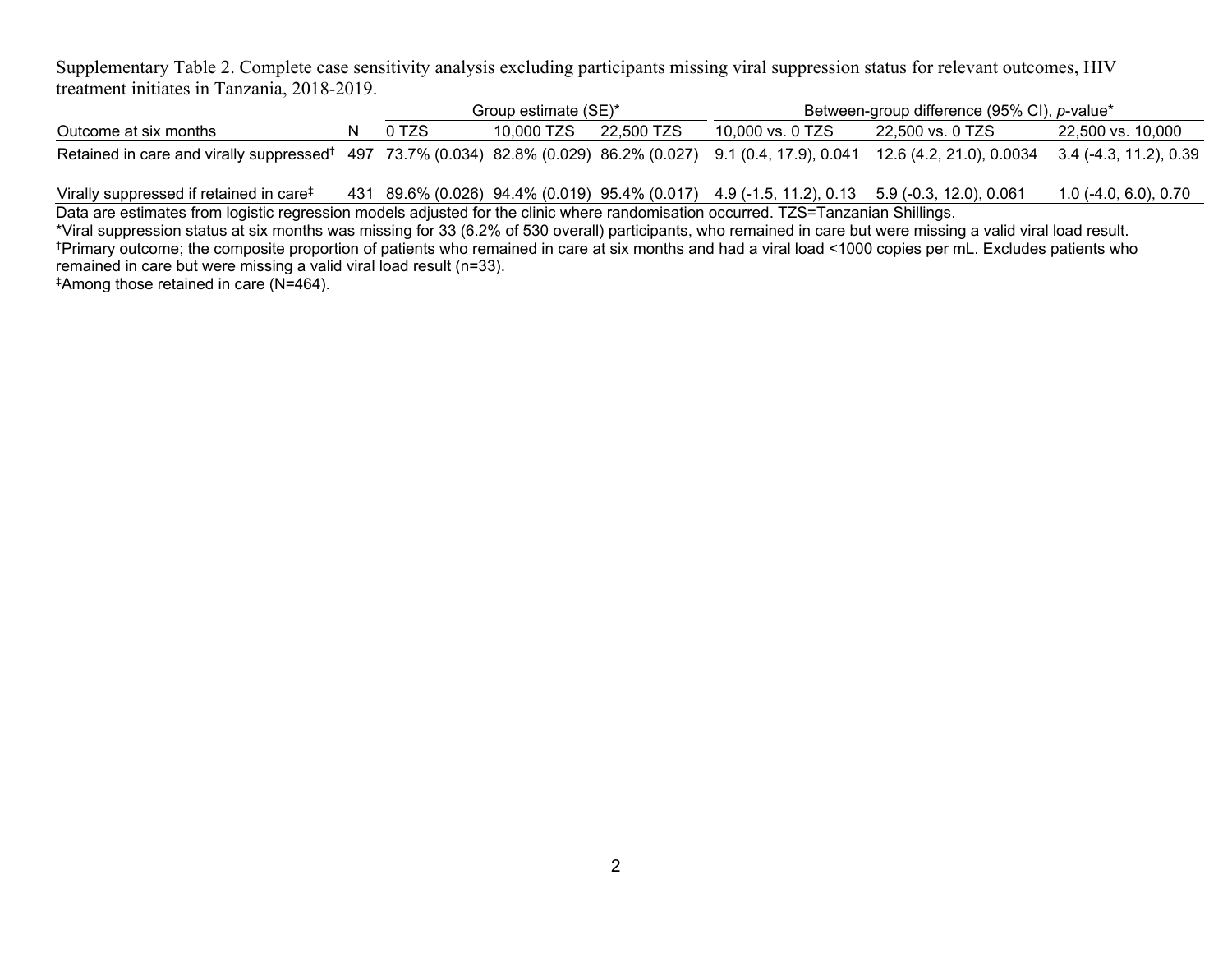|                 |               | Group estimate (SE)* | Between-group difference   |               |  |  |  |
|-----------------|---------------|----------------------|----------------------------|---------------|--|--|--|
| Subgroup        | Control       | Intervention         | (95% CI), <i>p</i> -value* | p-interaction |  |  |  |
| Overall         | 73.0% (0.034) | 84.5% (0.020)        | 11.5 (3.8, 19.1), 0.0034   |               |  |  |  |
| Sex             |               |                      |                            |               |  |  |  |
| Male            | 68.2% (0.061) | 84.3% (0.032)        | 16.1 (2.7, 29.5), 0.019    | ref.          |  |  |  |
| Female          | 75.9% (0.041) | 84.6% (0.025)        | 8.7 (-0.6, 18.1), 0.066    | 0.45          |  |  |  |
| Age (years)     |               |                      |                            |               |  |  |  |
| 18-24           | 67.6% (0.097) | 85.0% (0.059)        | 17.4 (-4.9, 39.7), 0.13    | ref.          |  |  |  |
| 25-34           | 65.9% (0.059) | 83.9% (0.032)        | 18.0 (4.9, 31.2), 0.0073   | 0.99          |  |  |  |
| $\geq 35$       | 80.0% (0.044) | 84.8% (0.027)        | 4.9 (-5.4, 15.1), 0.35     | 0.38          |  |  |  |
| Wealth index    |               |                      |                            |               |  |  |  |
| Low             | 68.2% (0.063) | 87.1% (0.031)        | 18.9 (5.1, 32.7), 0.0073   | ref.          |  |  |  |
| Middle          | 68.7% (0.058) | 82.6% (0.037)        | 13.9 (0.4, 27.5), 0.044    | 0.50          |  |  |  |
| High            | 83.1% (0.053) | 83.6% (0.035)        | $0.5$ (-11.9, 12.9), 0.93  | 0.068         |  |  |  |
| Treatment delay |               |                      |                            |               |  |  |  |
| $0-1$ days      | 64.2% (0.066) | 83.1% (0.036)        | 18.9 (4.0, 33.8), 0.013    | ref.          |  |  |  |
| 2-7 days        | 78.9% (0.049) | 88.7% (0.030)        | 9.8 (-1.0, 20.7), 0.076    | 0.62          |  |  |  |
| >1 week         | 74.0% (0.062) | 80.8% (0.039)        | $6.8$ (-7.4, 21.0), 0.35   | 0.26          |  |  |  |

Supplementary Table 3. Heterogeneity by baseline characteristics in effects of incentives (combined groups receiving 10,000 and 22,500 TZS compared to control) on six-month retention in HIV care with viral suppression, Tanzania, 2018-2019.

Data are estimates from logistic regression models adjusted for the clinic where randomisation occurred. TZS=Tanzanian Shillings.

\*Viral suppression status was multiply imputed for 33 (6.2% of 530 overall) participants, who remained in care but were missing a valid viral load result.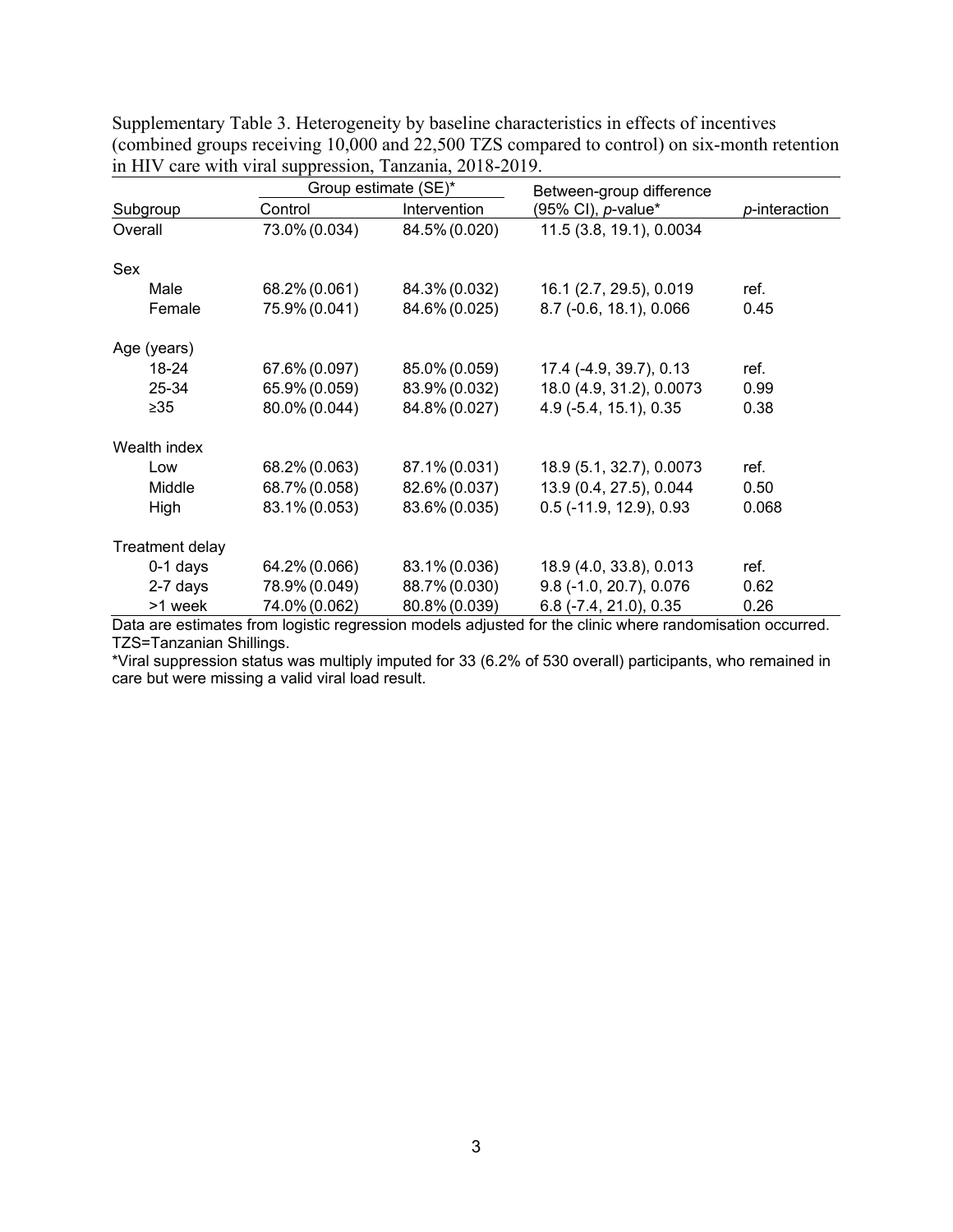# **STUDY PROTOCOL**

# **Optimizing the Efficiency and Implementation of Cash Transfers to Improve Adherence to Antiretroviral Therapy**

**Phase I: Determining the Minimum Effective Cash Transfer Size**

| <b>Brief Title:</b>           | Afya II                                                 |
|-------------------------------|---------------------------------------------------------|
| Sponsor:                      | U.S. National Institutes of Health<br>R01 MH112432-01A1 |
| Lead Principal Investigatorː  | Sandra McCoy                                            |
| Local Principal Investigator: | Prosper Njau                                            |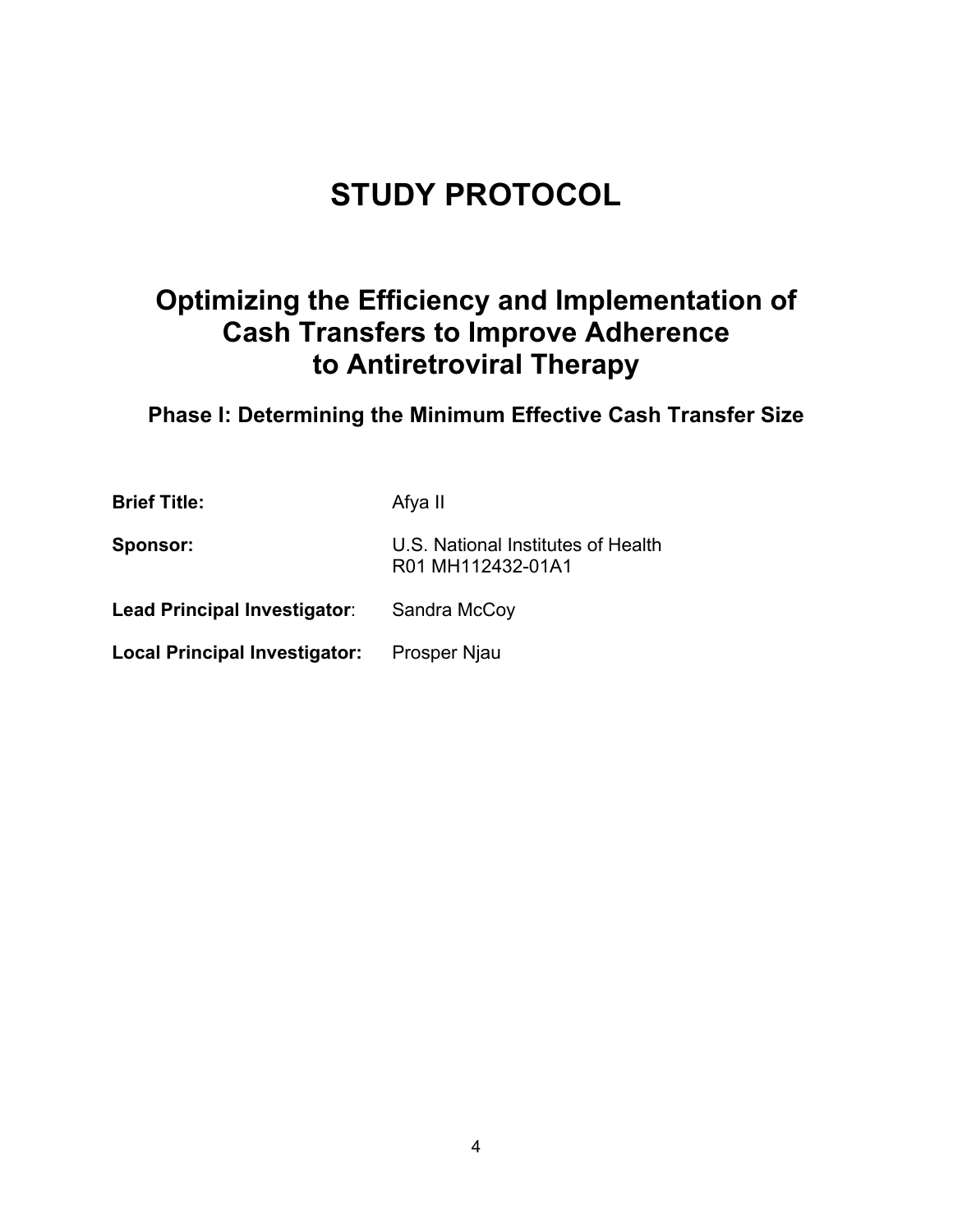# **List of Abbreviations**

- ART………..Antiretroviral Therapy
- PLHIV………People Living with HIV/AIDS
- DSMB………Data and Safety Monitoring Board
- MDH………...Management and Development for Health
- TZS………... Tanzanian Shillings
- LTFU………..Loss to follow-up
- RA…………...Research Assistant
- CTC…………Care and Treatment Clinic (HIV)
- HPON ………Health for a Prosperous Nation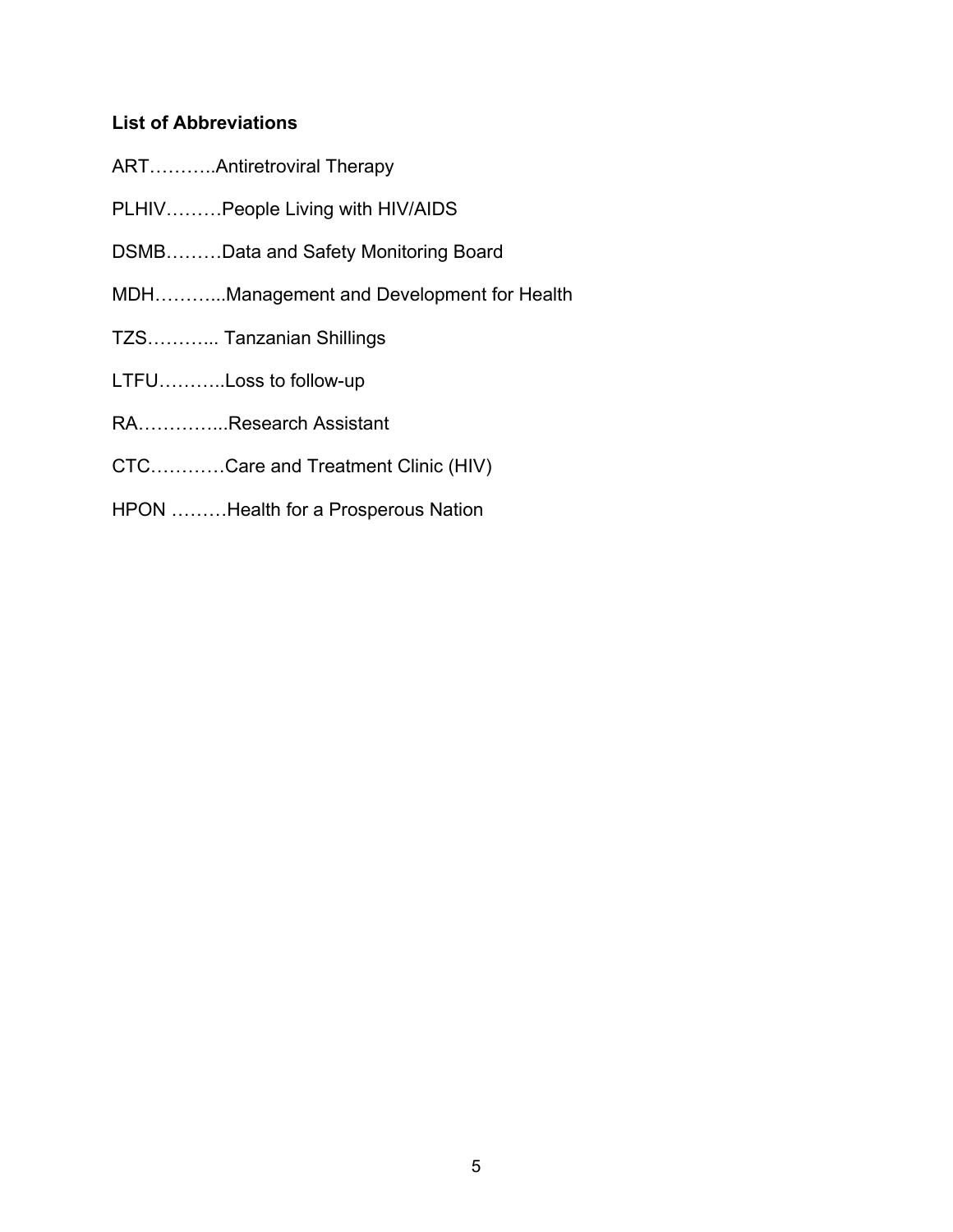# **Protocol Summary**

| <b>Title</b>             | Optimizing the efficiency and implementation of cash transfers to<br>improve adherence to antiretroviral therapy (Phase 1)                                                                                                                                                                                                                                                                                                                                                                                                                                                                                                                                                                                                                |
|--------------------------|-------------------------------------------------------------------------------------------------------------------------------------------------------------------------------------------------------------------------------------------------------------------------------------------------------------------------------------------------------------------------------------------------------------------------------------------------------------------------------------------------------------------------------------------------------------------------------------------------------------------------------------------------------------------------------------------------------------------------------------------|
| <b>Study objectives</b>  | 1. Determine the "dose-response" relationship between a cash<br>transfer amount and HIV viral suppression at 6 months<br>2. Identify the most effective cash transfer size to increase the<br>proportion of PLHIV retained in care and with suppressed<br>viral load (<1000 copies/ml) after 6 months. (This amount will<br>be further evaluated in a cluster randomized trial in Phase 2).                                                                                                                                                                                                                                                                                                                                               |
| <b>Study design</b>      | Randomized controlled trial; participants individually randomized<br>to one of three study arms in a 1:1:1 ratio (standard of care and<br>two active intervention arms).                                                                                                                                                                                                                                                                                                                                                                                                                                                                                                                                                                  |
| <b>Study site</b>        | The trial will be conducted at four facilities in Shinyanga Region,<br>Tanzania: Shinyanga Regional Hospital, Kahama Hospital,<br>Kambarage Health Center, and Kagogwa Dispensary                                                                                                                                                                                                                                                                                                                                                                                                                                                                                                                                                         |
| <b>Study population</b>  | 530 eligible participants who meet the following criteria:<br>1) ≥18 years, 2) living with HIV infection, and 3) initiated<br>antiretroviral therapy ≤1 month prior to enrollment in the study.                                                                                                                                                                                                                                                                                                                                                                                                                                                                                                                                           |
| <b>Control arm</b>       | Participants in the control group will receive the standard HIV<br>primary care services according to Tanzania's National<br>Guidelines for the Management of HIV and AIDS.                                                                                                                                                                                                                                                                                                                                                                                                                                                                                                                                                               |
| <b>Intervention arms</b> | Two active intervention arms:<br>The opportunity to earn 10,000 TZS/month ( $\sim$ \$4.50) for up to<br>1.<br>6 months conditional on visit attendance, and<br>2. The opportunity to earn 22,500 TZS/month (~\$10.00) for up<br>to 6 months conditional on visit attendance<br>In both intervention arms, patients are eligible for the first cash<br>transfer at their first follow-up visit, which is typically 14-30 days<br>after ART initiation. After the first follow-up visit, cash transfers will<br>be delivered a maximum of once monthly, spaced ≥28 days apart,<br>for up to six consecutive months. All transfers will be delivered via<br>an automatic mobile money system linked to a biometric<br>identification system. |
| <b>Primary endpoint</b>  | HIV viral suppression (<1000 copies/mL) at 6 months on ART<br>The primary outcome is the proportion of people living with HIV<br>(PLHIV) retained in HIV primary care and with suppressed HIV                                                                                                                                                                                                                                                                                                                                                                                                                                                                                                                                             |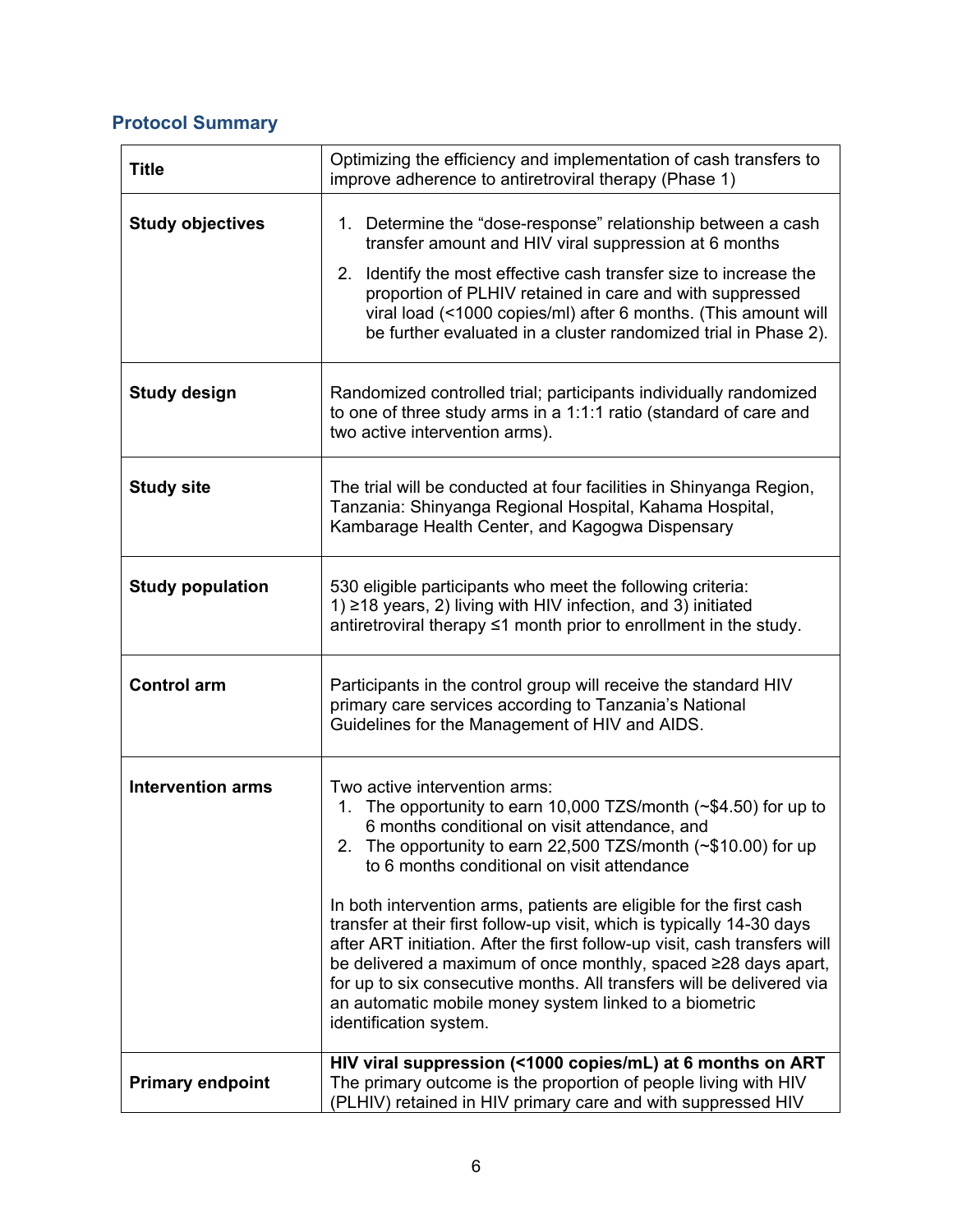|                            | viral load after 6 months on ART. The primary outcome is<br>expressed as a binary variable, defined as PLHIV who are on<br>ART and with sufficient HIV viral suppression (<1000 copies/ml)<br>versus not on ART or viral failure (≥1000 copies/ml).                                                                   |
|----------------------------|-----------------------------------------------------------------------------------------------------------------------------------------------------------------------------------------------------------------------------------------------------------------------------------------------------------------------|
| <b>Secondary endpoints</b> | • Appointment attendance, the proportion of scheduled visits<br>that were completed during the 0-6 month period,<br>• Retention on ART at 6 months, and<br>• The proportion virally suppressed of those with a viral load<br>result.                                                                                  |
| Sample size                | 530 participants; the study will have 80% power with a two-sided<br>type I error of 0.05 to detect a dose-response relationship<br>between cash amount and adherence if the proportion with viral<br>suppression in the highest value group (22,500 TZS) is at least<br>78% and 150 patients per group are available. |
| <b>Study duration</b>      | 6 months of follow-up per participant.<br>Participant enrollment and follow-up is expected to be conducted<br>from March $2018 -$ July 2019                                                                                                                                                                           |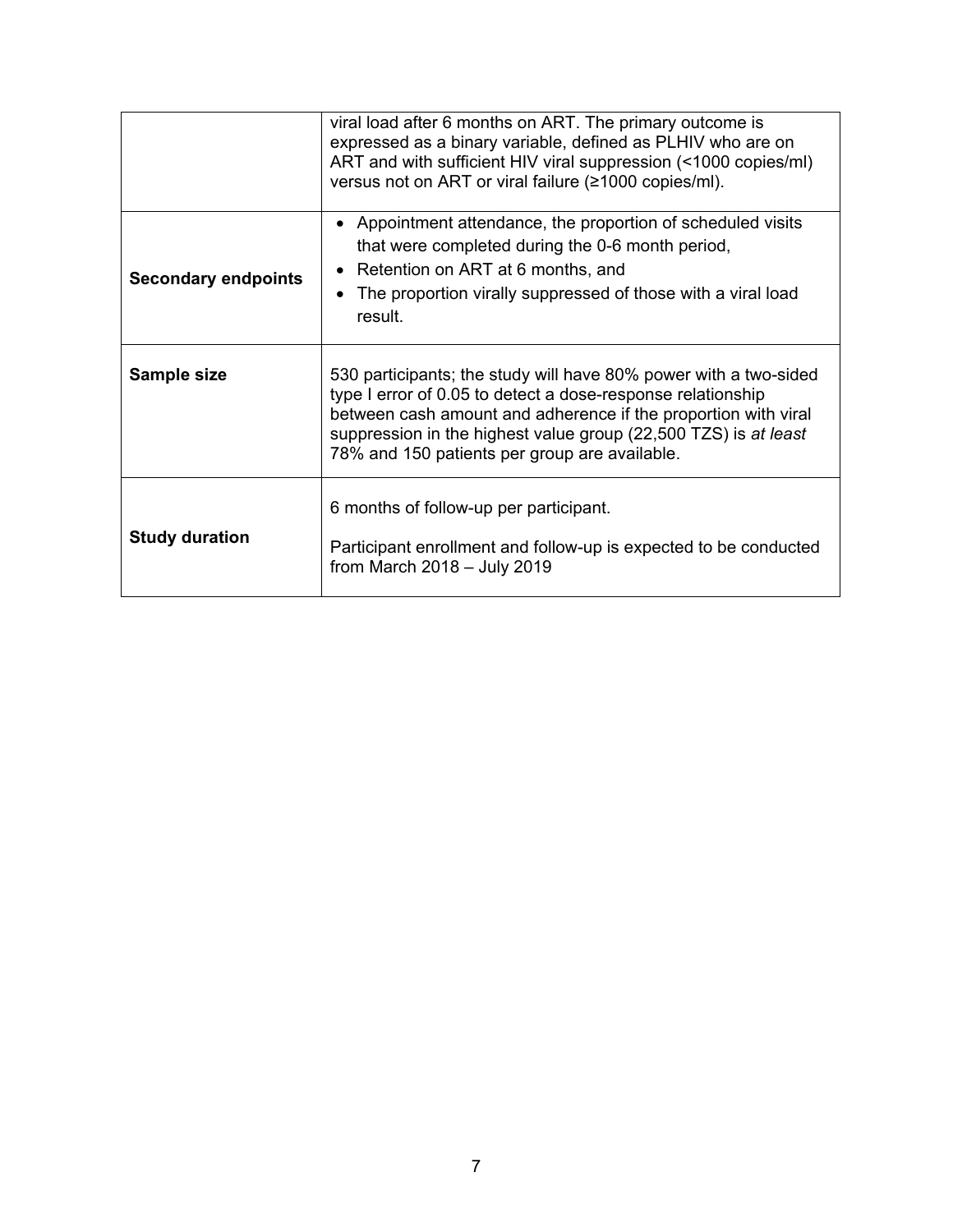# **Table of Contents**

| 1.          |      |                                                      |  |
|-------------|------|------------------------------------------------------|--|
| 2.          |      |                                                      |  |
|             | 2.1. |                                                      |  |
| 3.          |      |                                                      |  |
|             | 3.1. |                                                      |  |
|             | 3.2. |                                                      |  |
|             | 3.3. |                                                      |  |
|             | 3.4  |                                                      |  |
|             | 3.5  |                                                      |  |
|             | 3.6  |                                                      |  |
|             | 3.7. |                                                      |  |
| $4_{\cdot}$ |      |                                                      |  |
|             | 4.1. |                                                      |  |
|             | 4.2. |                                                      |  |
|             | 4.3. |                                                      |  |
| 5.          |      |                                                      |  |
|             | 5.1  |                                                      |  |
|             | 5.2  |                                                      |  |
|             | 5.3  |                                                      |  |
| 6.          |      |                                                      |  |
| 7.          |      |                                                      |  |
| 8.          |      |                                                      |  |
| 9.          |      |                                                      |  |
|             |      |                                                      |  |
|             |      | 11. Stakeholder engagement and dissemination plans21 |  |
|             |      |                                                      |  |
|             |      |                                                      |  |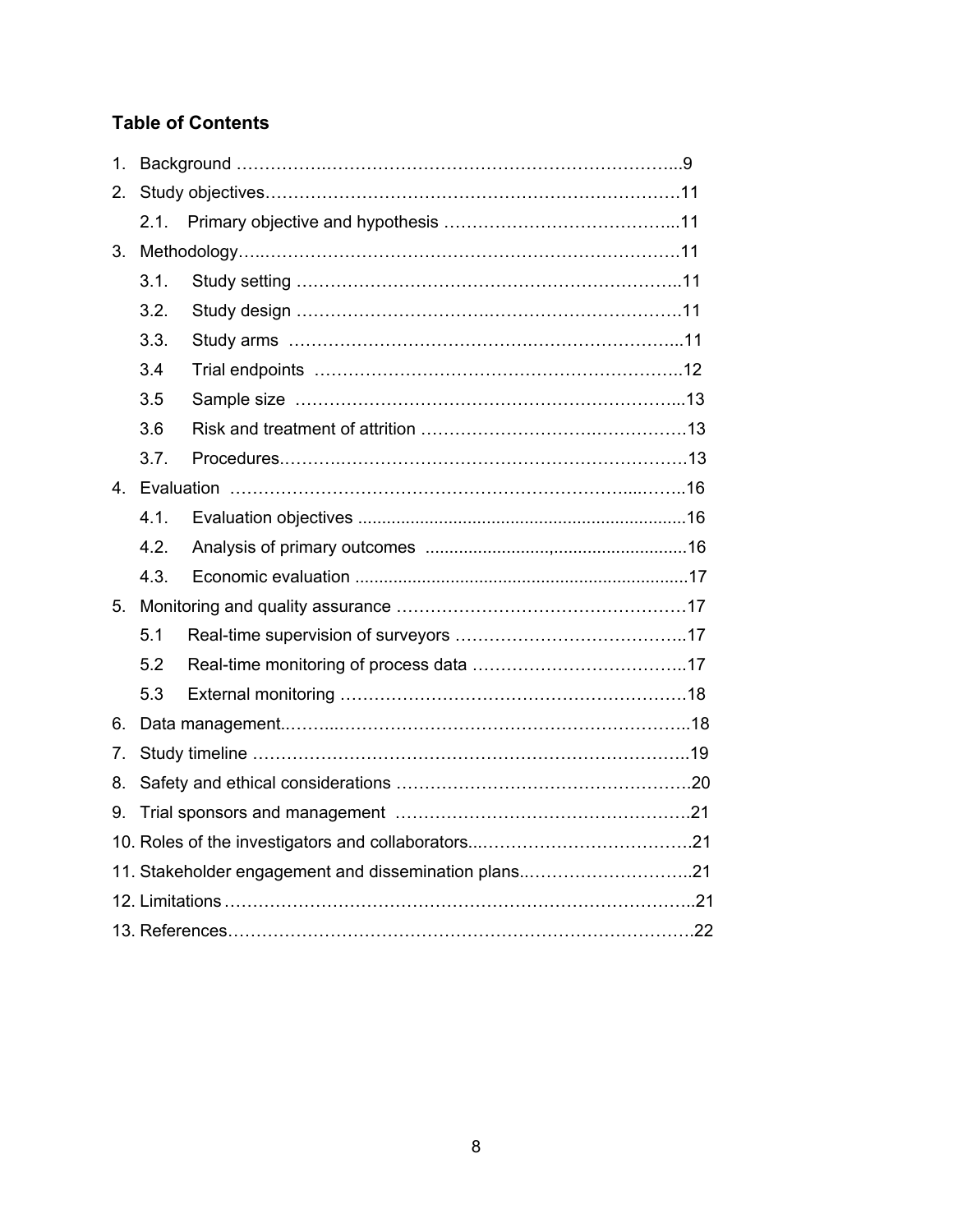#### **1. BACKGROUND**

**Although early initiation of antiretroviral therapy (ART) among people living with HIV/AIDS (PLHIV) has significant clinical benefits and can virtually eliminate onward HIV transmission,[1, 2] these benefits hinge on high levels of ART adherence and retention in care.** Most treatment regimens require more than 80-95% adherence to maximize the probability of viral suppression,[3-6] the ultimate goal of HIV treatment.[2, 7] However, in sub-Saharan Africa nearly 25% of PLHIV on treatment have sub-optimal adherence and overall, only 29% of PLHIV are virally suppressed.[8, 9] Disengagement from HIV care is also a pervasive threat to the potential effectiveness of both 'test and start'[1] (ART initiation immediately after HIV diagnosis) and 'treatment as prevention' (TasP)[2] strategies, as only 65% of PLHIV in Africa are retained in care 36 months after treatment initiation.[10] Thus, achievement of UNAIDS' ambitious '90-90-90' strategy, which requires that by 2020, 90% of PLHIV who receive ART will have viral suppression, necessitates new, effective, and *scalable* strategies to bolster ART adherence and retention in care.

**Cash transfers are increasingly recognized as an effective strategy to motivate behavior change and improve outcomes along the HIV care continuum.** Cash transfers were originally shown to reduce poverty in Latin America, which led to their rapid global expansion, including in Africa.[11, 12] More recently, a proliferation of studies in HIV prevention and care has revealed that under the right circumstances, financial incentives can increase HIV testing, change short-term sexual behavior, and enhance linkage to care.[13-22] Furthermore, our team and others have found that by mitigating the detrimental consequences of poverty and food insecurity on HIV care,[23-25]financial incentives can increase the probability that PLHIV are retained in care, adhere to ART, and have suppressed viral loads.[17, 26]These studies, bolstered by microeconomic and behavioral economic theory,[27] have galvanized program planners to consider cash transfers as part of a comprehensive strategy to increase PLHIV engagement with care. Indeed, systematic reviews have revealed that eight of nine completed studies evaluating the effect of cash incentives (vs. standard of care/no incentive) reported positive effects on adherence or viral suppression in the overall population and/or at least one sub-population.[17, 28-30] However, few of these studies were conducted in sub-Saharan Africa.[28, 31] Thus, the scientific gap is evident and the political climate is opportune to explore whether cash transfers can be incorporated into 'test and start' strategies and brought to scale in sub-Saharan Africa.

**We recently completed a study demonstrating that cash transfers improve ART adherence and retention in care among food insecure PLHIV in Tanzania.** As part of the PI's Career Development Award (K01MH094246), along with additional funding from NIH (R03MH105327) and PEPFAR, we randomized 800 food insecure PLHIV who recently started ART to the standard of care or 6 months of cash or food transfers, conditional on visit attendance.[26] After 6 months of the intervention, we found that short-term cash transfers were superior to the standard of care on all indicators of adherence and retention, including the medication possession ratio (MPR), a pharmacy-based measure of adherence associated with viral suppression,[32-35]appointment attendance, and loss to follow-up.[31]After 12 months, 6 months *after* the *intervention ended*, the cash group remained more likely to be in care than the standard of care group and had superior appointment attendance. Furthermore, cash transfers were superior to or equal to food baskets on all outcomes, were cheaper and easier to monitor, and were preferred by patients. Although these data signal short-term efficacy and the potential for longer-term effects, three key questions remain that are applicable to our setting and cash transfer programs for PLHIV in a variety of contexts: 1) could we achieve similar effects with a *smaller* cash transfer, 2) does the short-term intervention have lasting effects on a biological outcome (viral suppression), and 3) is the implementation model suitable for scale? The first of these research questions is the focus of this protocol.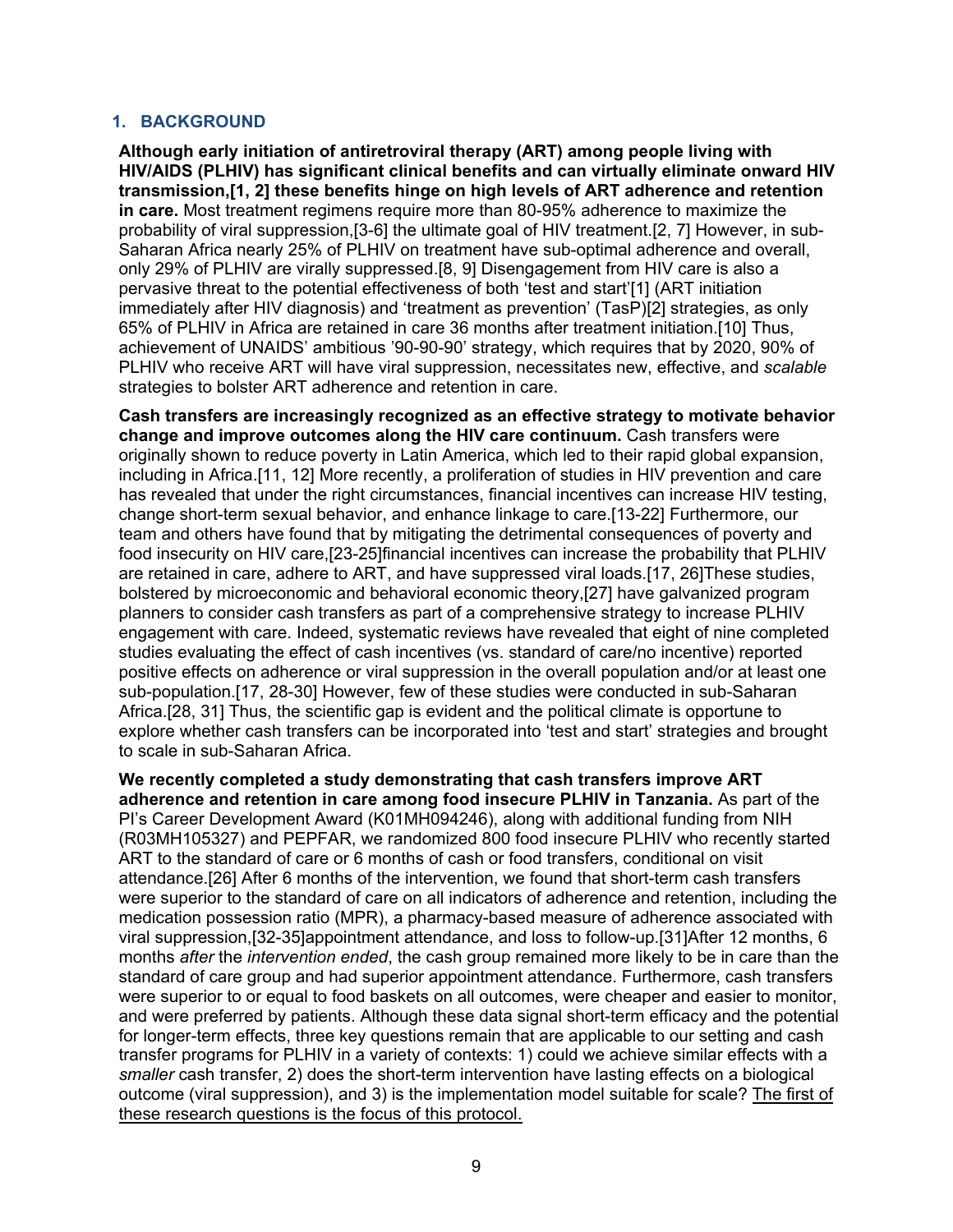**In this study, we will build on these promising preliminary data and refine our cash transfer program.** We will fine-tune two critical elements of our previous intervention: 1) cash transfer size, and 2) the implementation model. We selected these two components for the following reasons:

- **Small amounts of cash can have major public health impacts.** We found that a shortterm, monthly cash transfer of 22,500 Tanzanian Shillings (TZS, ~\$10) could improve retention and adherence among PLHIV after 6 months.[26] Although this amount is consistent with social protection programs worldwide, including in Tanzania,[36] smaller amounts could potentially achieve similar benefits. For example, small incentives (<\$0.50) *doubled* the probability that people in Malawi received HIV test results,[37] and a study among HIV-infected drug users in India found that \$4 vouchers increased ART initiation by 69% (45% vs. 27%, p=0.02).[38] Also in India, a small incentive (<\$2) *doubled* the amount of children who were fully immunized (relative risk (RR): 2.2, 95% CI: 1.5, 2.8).[39]Furthermore, the transfer size is a critical determinant not only of the program's cost, but also its acceptability, feasibility, and potential for scale and sustainability. Thus, we will examine the effect of two cash values on improving adherence to ART and retention in care among PLHIV in Tanzania.
- **To be scalable and sustainable, the delivery model must be simple.** Previously, we enforced a "hard condition" of visit attendance within a narrow window of ±4 days from the scheduled appointment.[26] Although this was ideal for proof-of-concept, it was resourceintensive to enforce and unlikely to be feasible at scale. Now, we will introduce two innovations to improve scalability. First, we will automate and simplify cash distribution through a mHealth system integrated with mobile money providers. Second, we will relax the strict condition and provide 6 months of cash transfers for visit attendance, even if the visit is late. This *implicit* conditioning via distribution of transfers at the clinic is known as a "soft condition," which is often sufficient to trigger behavior change without the complexity and expense of strictly enforcing compliance.[40] Relaxing the condition is also reasonable because: 1) most anti-poverty cash transfer programs in Africa are unconditional,[36] 2) conditions don't necessarily improve outcomes,[15, 41] and, 3) hard conditions exclude the worst-off beneficiaries.[12, 36] Thus, these two innovations will increase scalability.

We will conduct a Phase IIb "dose finding" study to refine the intervention and determine whether a *smaller* cash transfer of 6 months duration can improve retention in care and viral suppression. Our intervention is intended to briefly intervene during a window of vulnerability near the time of treatment initiation in order to support the development of good adherence habits and to protect individual and household welfare. We will adapt an established mHealth system that is integrated with mobile money providers to ensure that our cash transfer program could be efficiently implemented in the real world. The study is powered to detect a doseresponse trend and will provide rapid feedback, obviating the need for a lengthy effectiveness trial of various cash transfer amounts, which could either be too high (effective and unnecessarily expensive) or too low (inexpensive and ineffective). We will select the best transfer size to move forward for an impact evaluation in the next phase of the project.

# *1.1* **Theoretical Models Guiding Research**

The use of incentives for ART treatment adherence is supported by several theories, including Self Determination Theory, which describes engagement in an activity because of an external reward like a cash transfer.[42]In addition, microeconomic theory posits that people acquire more of a less costly good, and less of a more expensive one.[43] In the context of incentives for HIV treatment, incentives *decrease* the cost of adhering to treatment, which subsequently increases demand. Furthermore, individuals often have "present-biased preferences," placing disproportionate weight on the present while largely ignoring the future.[27, 44] An implication is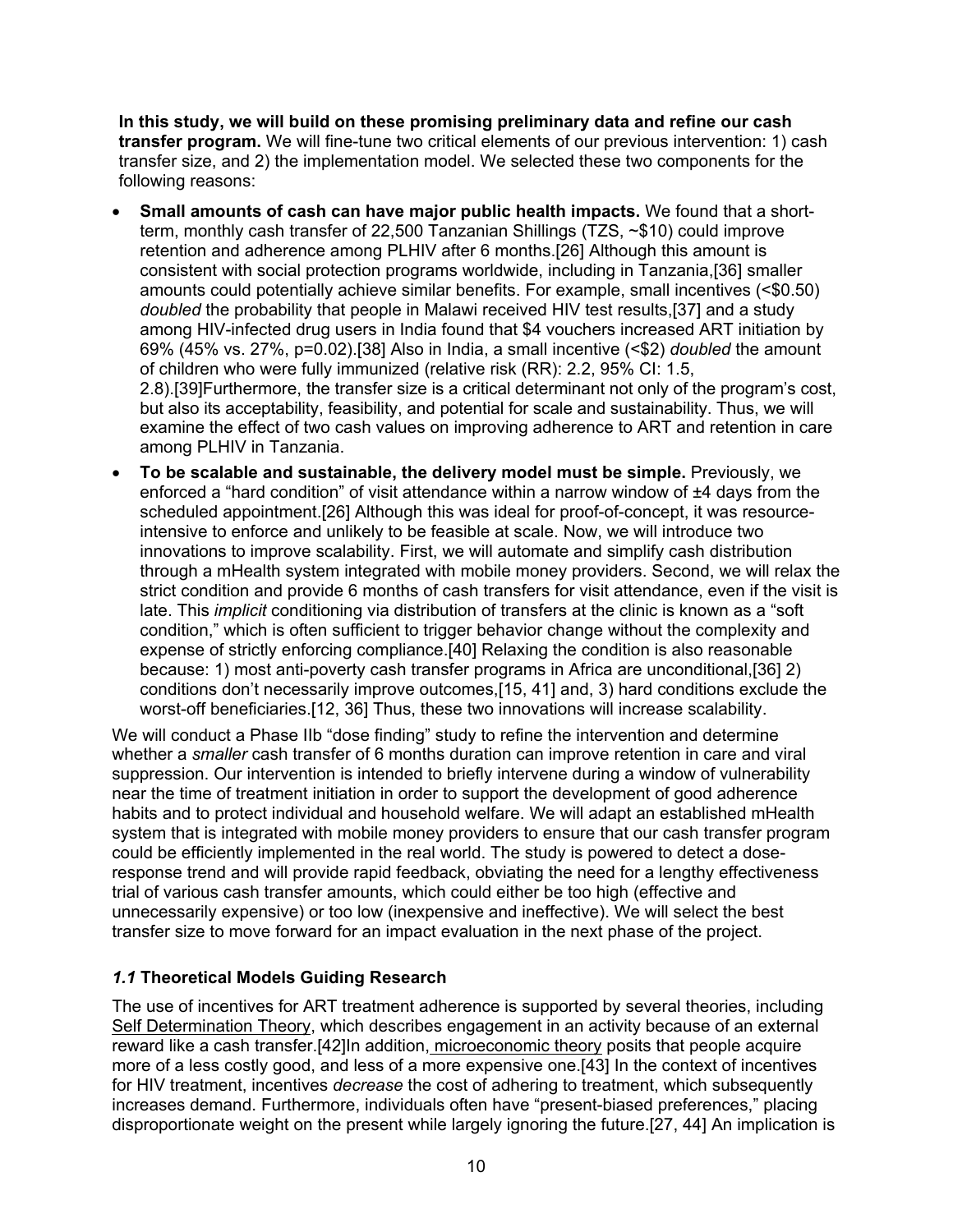that when a behavior, like attending an HIV care visit, has small immediate costs and large delayed benefits, a small immediate incentive may counteract the present costs and tip the balance towards the positive behavior.[17, 27] The use of incentives for behavior change is also supported by behavioral economic theory, which incorporates constructs from psychology to account for the predicable irrationalities, heuristics, and biases of human behavior.[45] For example, "nudges" or short-term, small incentives can change behavior[46, 47] and create new habits[48] – a goal of our short-term intervention.

# **2. STUDY OBJECTIVES**

### **2.1 Primary objectives and hypothesis**

- 1. Determine the "dose-response" relationship between a cash transfer amount and HIV viral suppression at 6 months.
- 2. Identify the most effective cash transfer size to increase the proportion of PLHIV retained in care and with suppressed viral load (<1000 copies/ml) after 6 months. (This amount will be further evaluated in a cluster randomized trial in Phase 2).

The primary objective of this study is to describe whether there is a "dose-response" relationship between transfer amount and HIV viral suppression, and the minimum effective cash transfer size to evaluate in the Phase 2 impact evaluation. Using a "dose finding" approach (analogous to the drug development pipeline), we will determine the minimum effective transfer size associated with a ≥20% increase in the proportion of PLHIV achieving viral suppression compared to the standard of care after 6 months of follow-up (corresponding to RR=1.20 / odds ratio (OR)=1.7 in our study). This effect size was selected to be comparable to other *effective* adherence interventions in sub-Saharan Africa, whose effect sizes range from OR=1.4 to OR=2.07 (mean OR=1.75).[49]

# **3. METHODOLOGY**

#### **3.1. Study setting**

The study will be conducted at four HIV primary care clinics in Shinyanga Region, Tanzania: Shinyanga Regional Hospital (4<sup>th</sup> quarter 2015 HIV case load: 2,870), Kahama District Hospital  $(4<sup>th</sup>$  quarter 2015 HIV case load: 6,497), Kambarage Health Center  $(4<sup>th</sup>$  quarter 2015 HIV case load: 1,304), and Kagongwa Dispensary (4<sup>th</sup> quarter 2015 HIV case load: 1,753). All HIV care clinics are operated by the Tanzanian government and operate multiple HIV primary care clinics per week.

# **3.2 Study design**

The study is an individually randomized controlled trial. Patients will be randomized within site to one of three study arms in a 1:1:1 ratio using random permuted blocks of 3, 6, and 9.

# **3.3 Study Arms**

There are three study arms: 1) standard of care; 2)  $10,000$  TZS/month  $(*$4.60)$ ; and 3) 22,500 TZS/month (~\$10.30). All patients, regardless of arm, will receive standard of care services according to Tanzania's National Guidelines for the Management of HIV and AIDS.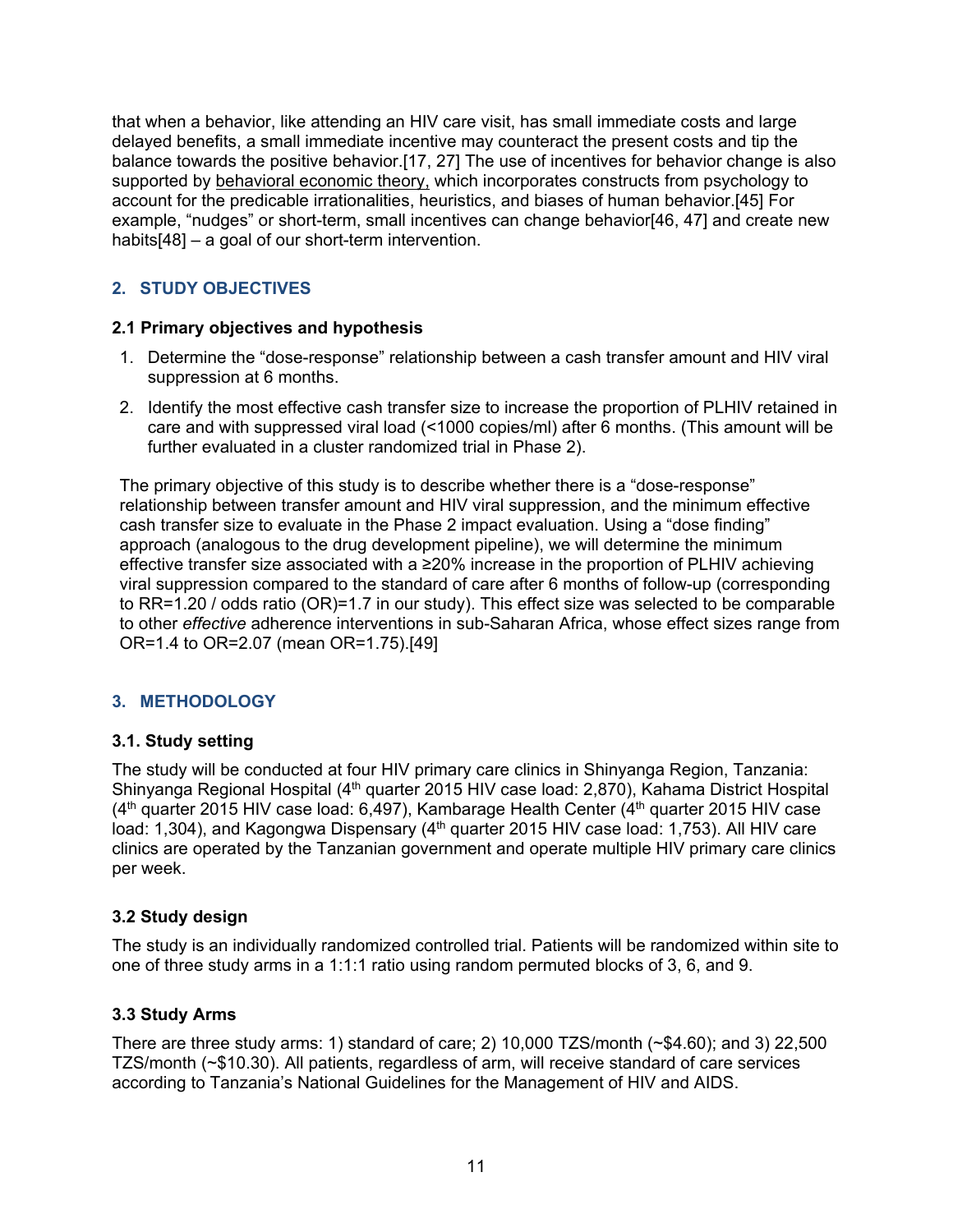#### *3.3.1 Intervention arms*

Participants in the intervention arms will have the opportunity to receive a monthly cash transfer (10,000 TZS/month (~\$4.60) for those in arm 2, and 22,500 TZS/month (~\$10.30) in arm 3), conditional on visit attendance with the HIV care provider. In general, cash transfers will be given once monthly for *up to* six months, spaced ≥28 days apart (consistent with 2017 National Guidelines for monthly or bimonthly visits[50]) and are conditional on visit attendance. This means that the cash transfer is only given when the patient visits the clinic for their routine appointment, regardless of whether the visit is earlier or later than the scheduled appointment. We hypothesize that this simpler condition (compared to the pilot study) that ignores *timeliness* – whether the visit is early or late – will improve intervention feasibility compared to our previous study while maintaining effectiveness because: 1) it requires fewer person-hours to enforce, 2) cash transfers can only be disseminated when a visit occurs, and 3) there is an implicit 'penalty' for coming late to the visit because it results in a delay in receiving the transfer. Participants can receive up to 6 consecutive transfers, which was selected because lengthy periods of cash transfers are unlikely to be sustainable. Transfer amounts are exclusive of transaction fees (<\$1), which will also be included in the transfer. Thus, the intended amount is transferred to the patient upon withdrawal. All transfers will be delivered via an automatic mobile money system linked to a biometric identification system.

#### *Visit Scheduling After ART Initiation and Cash Transfer Distribution*

Under the 2017 National Guidelines for the Management of HIV and AIDS, patients starting ART are scheduled for a follow-up visit between 14 and 30 days after ART initiation. After that, patients are monitored at monthly clinic visits until the first viral load test is recommended 6 months after ART initiation. At that time, "stable" patients (those who have attained viral suppression) will be given two-month refill appointments, and they do not necessarily need to come in person to the pharmacy to obtain a refill (they can send a substitute). At 12 months, stable patients will have a clinical appointment to assess their progress, but they can still receive care if they are symptomatic. However, at 6 months, unstable patients (those without viral suppression) will continue monthly visits, with enhanced adherence interventions or change of regimen, depending on clinical, immunological, and virological criteria, until they are determined to have stabilized. Thus, the ~6-month visit with the viral load test takes on special significance under this new model of care, and the intervention is intended to support patients during the vulnerable first few months of treatment. Our goal is to support Tanzania's new differentiated care model by ensuring that the intervention strengthens good habits in the early months of ART.

The variation in visit scheduling does present some complication for distribution of cash transfers and obtaining specimens for viral load quantification. Some patients will follow a simple monthly schedule of visits at 1, 2, 3, 4, 5, and 6 months post-ART initiation. However, a subset of patients newly starting ART (especially those on NVP-containing regimens) will have their first appointment scheduled at 14 days post ART initiation (month 0.5) and will have subsequent monthly visits at 1.5, 2.5, 3.5, 4.5, 5.5, and 6.5 months after initiation. The 6 month viral load test is required at 6 months; thus, these patients are instructed to visit the clinic at 6 months for a viral load test only; this visit does not include a clinical evaluation nor pharmacy pick-up.

Consequently, we have determined the following rules for cash transfer distribution. The first cash transfer will be delivered after completion of the first follow-up visit, which occurs between 14-30 days after ART initiation. Subsequently, cash transfers must be spaced ≥28 days apart, consistent with National Guidelines for monthly or bimonthly visits[50]. Participants may receive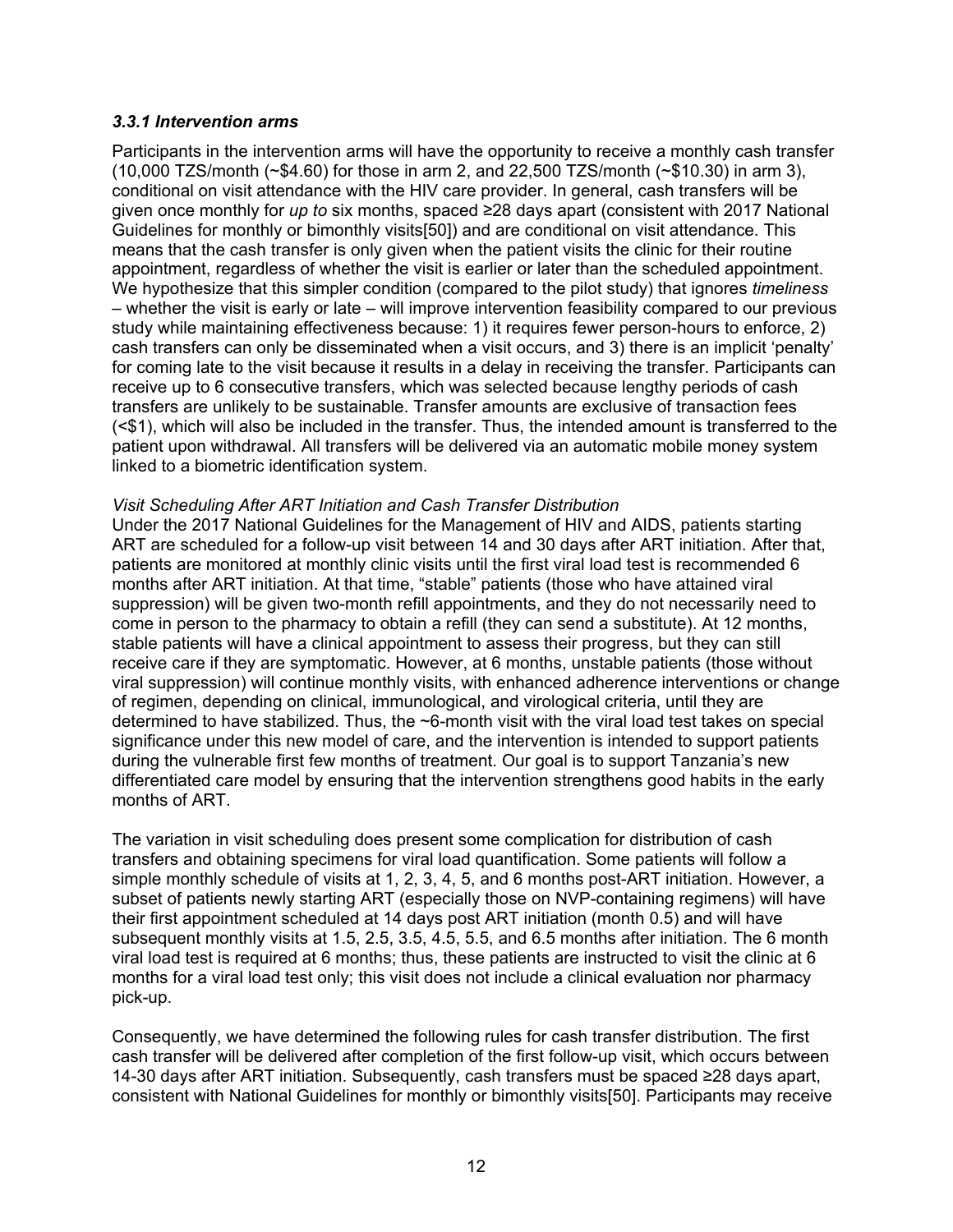up to six consecutive months of transfers. The viral load test will be conducted on the first visit occurring in the  $6<sup>th</sup>$  month of ART monitoring (e.g., at 5.5 months or 6 months).

# *3.3.2 Cash transfer distribution*

The cash transfer will be distributed through the Rasello mHealth system, adapted for this study. At enrollment, the participant's name, phone number, mobile money account information (if applicable), enrollment date, and cash transfer size (in in one of the cash transfer groups) will be registered in the Rasello system by study personnel on a tablet computer. In addition, the participant will register several fingerprints associated with his/her profile. (A short survey will also be conducted, described below).

At the completion of the patient visit, the participant will visit the facility pharmacy to pick up his/her ART. The dispenser at the pharmacy will take the participant's fingerprints using a fingerprint scanner and will record the number of pills dispensed in the system. This procedure will be followed regardless of study group. In the case of cash transfer recipients, the Rasello system will automatically verify the participant's fingerprints and will automatically schedule the mobile money transfer to that participant. Rasello's system is integrated with all major mobile money service providers in Tanzania (i.e., M-Pesa, Airtel Money, TigoPesa). Mobile money is a secure and convenient way for financial transactions,[51] as mobile money kiosks are ubiquitous in Shinyanga and mobile phone ownership in Tanzania is high and approaching levels in the U.S. (73% in 2014 and rapidly increasing[52]).

If a participant does not have a mobile money account or phone: 1) s/he can sign up and return to the clinic on a different day to enroll, 2) s/he may ask a trusted friend or relative to receive the transfer, or 3) s/he can opt to obtain cash directly.

# *3.4 Trial Endpoints*

The primary endpoint is viral suppression at 6 months.

- Viral suppresion at 6 months is defined the proportion of people living with HIV (PLHIV) retained in HIV primary care and with suppressed HIV viral load after 6 months on ART. The primary outcome is expressed as a binary variable, defined as PLHIV who are on ART and with sufficient HIV viral suppression (<1000 copies/ml, WHO's threshold for virologic failure in LMICs[55]) versus not on ART or viral failure (≥1000 copies/ml). This outcome definition reflects global "treatment as prevention" strategies including the UNAIDS 90-90-90 targets, which aim for at least 90% of PLHIV to be on ART and 90% of these virally suppressed. (Long-term viral suppression without ART is rare, likely well under 0.5%.)
- Patients considered not on ART include those who died, stopped ART and/or disengaged from care, or have not apparently received ARVs for ≥28 days since their last missed pharmacy pick-up [i.e., are lost to follow-up (LTFU)] following PEPFAR Monitoring, Evaluation, and Reporting Indicator Reference Guide Version 2.3 for current ART.

The secondary endpoints are:

- Appointment attendance, the proportion of scheduled visits that were completed during the 0-6 month period;
- Retention on ART at 6 months; and
- The proportion virally suppressed (<1000 copies/ml) of those PLHIV with a viral load result.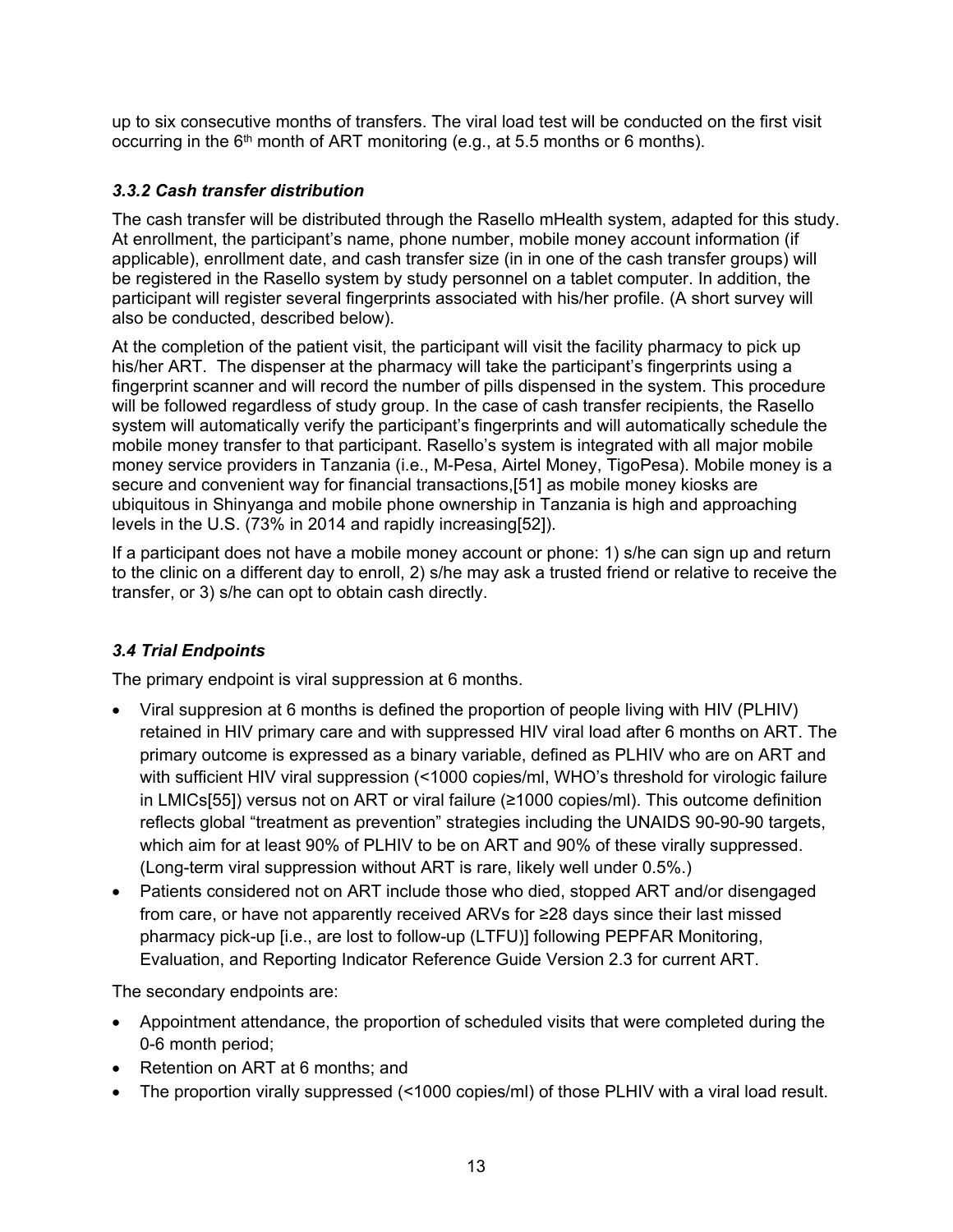# **3.5 Sample Size**

The sample size was determined for objective #1: Determine the "dose-response" relationship between a cash transfer amount and HIV viral suppression at 6 months. We computed the sample size necessary for a trend test based on the observed 6-month mean medication possession ratio ≥95% (MPR≥95%) in the pilot study, given MPR's correlation with viral suppression.[32-35] MPR is the proportion of days in a specified interval that an individual is in possession of ≥1 ART dose.[32] MPR is computed from pharmacy dispensing records and achievement of ≥95% MPR is associated with short-term virologic outcomes.[32, 35]

Note that in dose-response studies, detecting a statistically significant difference in pairwise comparisons is not necessary if a statistically significant trend (upward slope) can be established.[56] Stated simply, the dose-response curve is used to estimate the likely effectiveness of any dose. Once the optimal dose for the desired goal is selected, an additional study is needed to demonstrate effectiveness of that dose versus comparison (to be examined in Phase 2).

If we assume that 63% of patients will achieve suppressed viral load at 6 months in the standard of care group (0 TZS, based on the prior study[31]), the study will have 80% power with a twosided type I error of 0.05 to detect a dose-response relationship between cash amount and adherence if the proportion with viral suppression in the highest value group (22,500 TZS) is *at least* 78% and 150 patients per group are available. With three arms and adjusting for 15% LTFU, we require 530 patients for the study, which is well within expectations for the hospital caseloads and 6-month period of recruitment.

### **3.6 Risk of attrition**

As retention in care is one of the outcomes of this study, no additional retention activities are implemented other than the routine procedures already in place and led by clinical staff. Currently, patients in Shinyanga who meet the criteria for loss to follow-up are tracked in the community by a system of home-base care providers; we will leverage this system for finding patients with missed visits and potentially to obtain missing plasma specimens for viral load quantification.

The proportion of patients that are lost to follow up, defined as defined as ≥3 months since the last scheduled visit, will be measured as an indicator of retention in care. In the pilot study at three of the same health clinics in 2014-2016, LTFU was 2.6% overall at 6 months, 10.9% in the standard of care arm, and 0.9% in the cash transfer arm.[31] Nevertheless, for the viral suppression outcomes, we have estimated for the power calculations that 15% of patients will be LTFU (overall) in the 6 month follow-up period.

# **3.7 Procedures**

# *3.7.1 Eligibility, screening and recruitment*

We will recruit participants from four HIV primary care clinics in Shinyanga (Kahama District Hospital, Shinyanga Regional Hospital, Kambarage Health Center, and Kagongwa Dispensary). These individuals will be selected from the group of adult men and women who are already attending HIV primary care clinics where the study will take place, or who are newly initiating care. Eligible participants are: 1) ≥18 years, 2) PLHIV, and 3) initiated antiretroviral therapy ≤1 month prior. Although few patients are expected to have viral load results at baseline through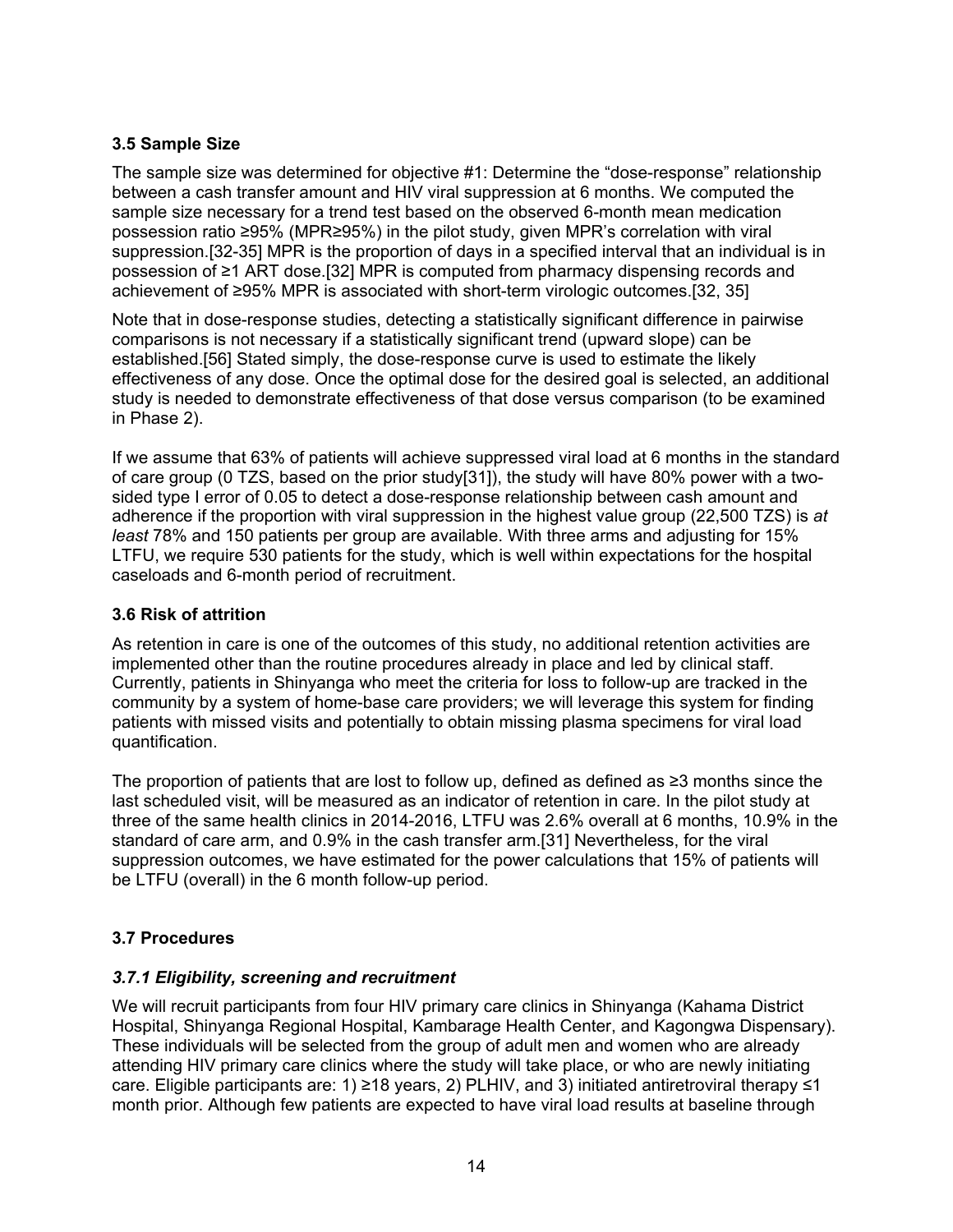routine government services,[57] those who are virally suppressed are indeed eligible if they meet the other eligibility criteria.

Participants will be recruited by research assistants affiliated with Health for a Prosperous Nation (HPON), a Tanzanian NGO based in Dar es Salaam with an office at the Shinyanga Regional Hospital. Research assistants (RAs) will be supervised by the Project Director, who is also an employee of HPON hired by the research team, and will be trained by Dr. McCoy and Dr. Njau on research procedures with a particular emphasis on protecting participant confidentiality. Most research activities (except for specimen collection, which will be conducted by trained nurses/laboratorians) will be undertaken directly by the study team; healthcare providers will therefore not be compensated for enrolling participants or for the number of enrolled participants. The healthcare facility will, however, receive a small stipend to compensate for the additional specimen collection activities required as part of the study.

To identify eligible participants, RAs will review the weekly appointment list for the HIV primary care clinic on each preceding Friday. This list is routinely maintained by the clinic and includes the patient's age, time on ART, and appointment day. All patients on the list are living with HIV infection. Patients who meet the inclusion criteria described above will be approached at the time of their regularly scheduled HIV care visit, (as listed on the weekly appointment list) by a RA who is fluent in Kiswahili and trained in study procedures. The RA will discretely ask the potential participant if s/he is interested in learning more about the study and if interested, will tell him/her about the study goals, procedures, and requirements. If s/he is willing to participate, the RA will complete the formal written informed consent process where the potential risks and benefits are clearly explained. The RA will then answer any questions and verbally confirm that the participant understands the informed consent document by administering a brief set of comprehension questions.

In this study, health facility staff cannot unduly influence patients to participate because they will not be directly involved in the recruitment of study subjects. Furthermore, at the time of enrollment, nurses/physicians will not know which subjects are eligible or ineligible or which subjects consent to enroll in the study. Participants can de-enroll from the study anytime they wish and will be told they can do so during the informed consent process.

#### *3.7.2 Written informed consent*

Eligible participants will be asked to provide written informed consent for their inclusion in the study. As part of the informed consent process, the RA will explain the study and its goals and review all of the elements of informed consent with the individual. Research assistants are fluent in Kiswahili and will be thoroughly trained in study procedures, including how to present and describe the study using locally understood and meaningful descriptions. During the informed consent process, potential participants will be assured that refusing participation will not impact them or their receipt of health care at the facility and that participation is entirely voluntary. After the RAs thoroughly explain the consent form and answer any questions related to the study or participation, participants will be quizzed on key points regarding participation to ensure that they have adequately understood the information. (Note: Consent forms will be read aloud to potential participants unless individuals insist that they are comfortable reading the form themselves). The comprehension questions will include:

- How will your study group be determined? (Answer: by chance / randomly)
- When do participants receive transfers? (Answer: when they attend a scheduled visit)
- For how many months participants earn transfers? (Answer: up to 6 months)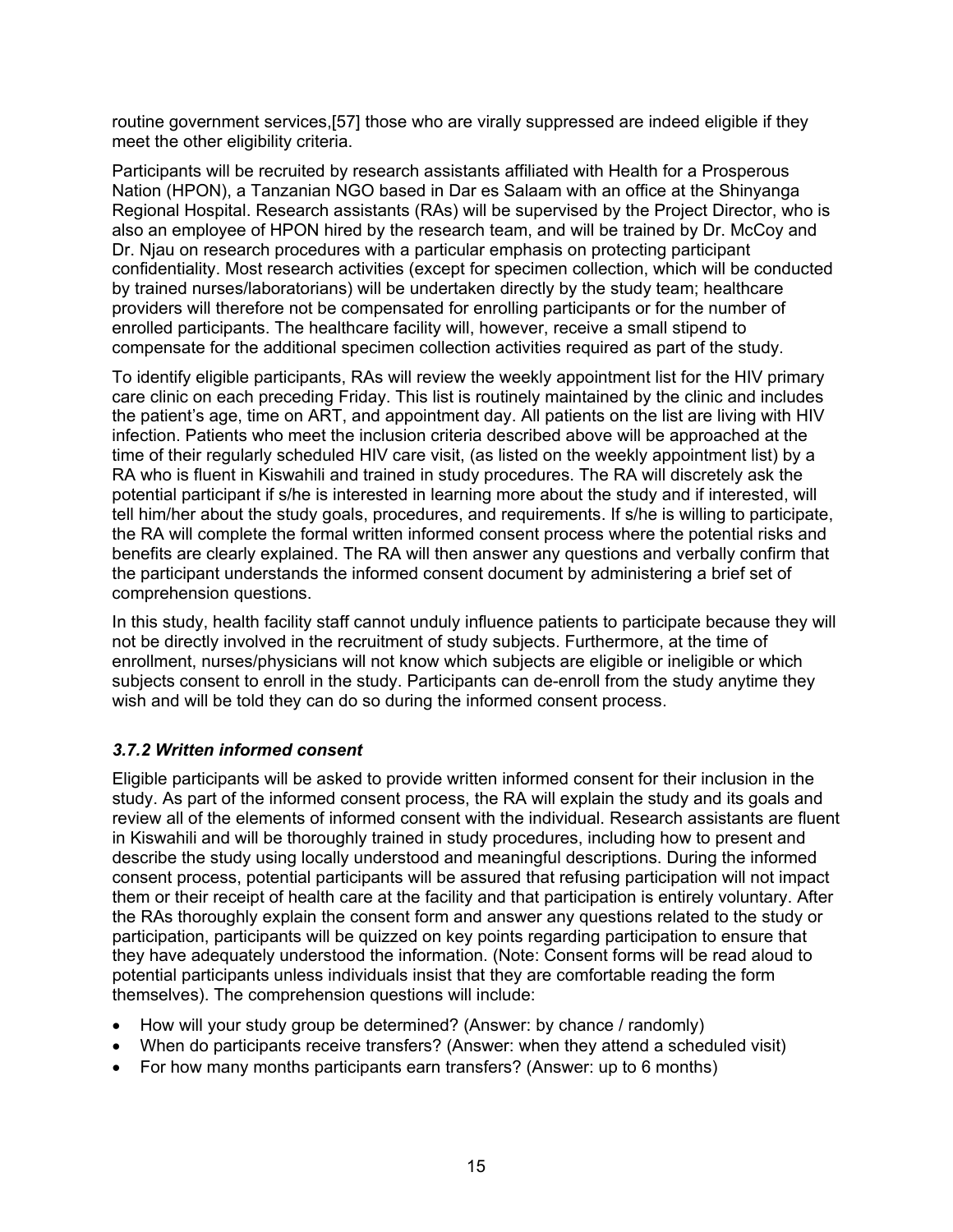Potential participants who provide written informed consent and successfully answer the comprehension questions will be invited to enroll in the study.

#### *Incomplete Disclosure of Study Groups*

We will use incomplete disclosure in this study to mask study participants to the intervention groups. In the informed consent process, we will not tell participants that there are two cash arms plus a standard of care arm. Instead, we will tell them there that the study has one cash group and one comparison group, and we will not reveal that there are two cash amounts being evaluated in the research study. We will also not reveal the cash amount until after randomization.

This strategy is critical to ensure the validity of the study. Data from the incentive literature suggest that non-linear spillover effects of incentives could occur such that if participants in the smaller cash arm (10,000 TSH) know that they could have received 22,500 TSH, they may actually be de-motivated to remain in care or in the study – precluding an accurate evaluation of our research question. (This problem is counterintuitively less of an issue for people who do not receive incentives at all). For this reason, we will imply in the consent process that there is only one cash arm, and we will reveal the amount they could earn (if assigned to a cash group) *after* we have randomized the patient to the study group, immediately after consent.

Incomplete disclosure in this study is justified for the following reasons:

- 1. The study does not involve any more than minimal risk to the subjects. Study procedures are not affected by the incomplete disclosure of the study's two cash transfer arms. In addition, participants will learn their cash transfer amount (if applicable) immediately after randomization.
- 2. The use of incomplete disclosure about the study groups will ensure that the study has a high level of internal validity and is therefore able to answer the research question under consideration. Furthermore, there is no reasonable alternative method that would be equally effective at masking study participants to the various cash transfer arms.
- 3. The research is not expected to cause physical pain or severe emotional distress.
- 4. The research meets the criteria for a waiver of one or more elements of informed consent as set forth in federal regulations at 45 CFR 46.116(d).

Note that these procedures have been conditionally approved by the UC Berkeley IRB; a debriefing session with participants was deemed unnecessary by the IRB and removed from the protocol.

Individuals who would like to participate can sign the informed consent form. Participants who would like to participate but feel uncomfortable signing the consent form will be asked to put a thumbprint (instead of a signature) at the bottom of the document. In addition, RAs will sign the two copies of the consent form, noting that they have obtained written informed consent. A copy of the signed informed consent form will be provided to participants who wish to have a copy.

As for patients who do not provide written informed consent (or a thumbprint/mark), no identifiable information will be obtained as part of the recruitment process. However, we will maintain aggregate data about the numbers of patients who were approached and provided consent to be compliant with international reporting standards for randomized trials (i.e., total number of participants assessed for eligibility, percent that were eligible, reasons for exclusion).

#### *3.7.3 Data collection*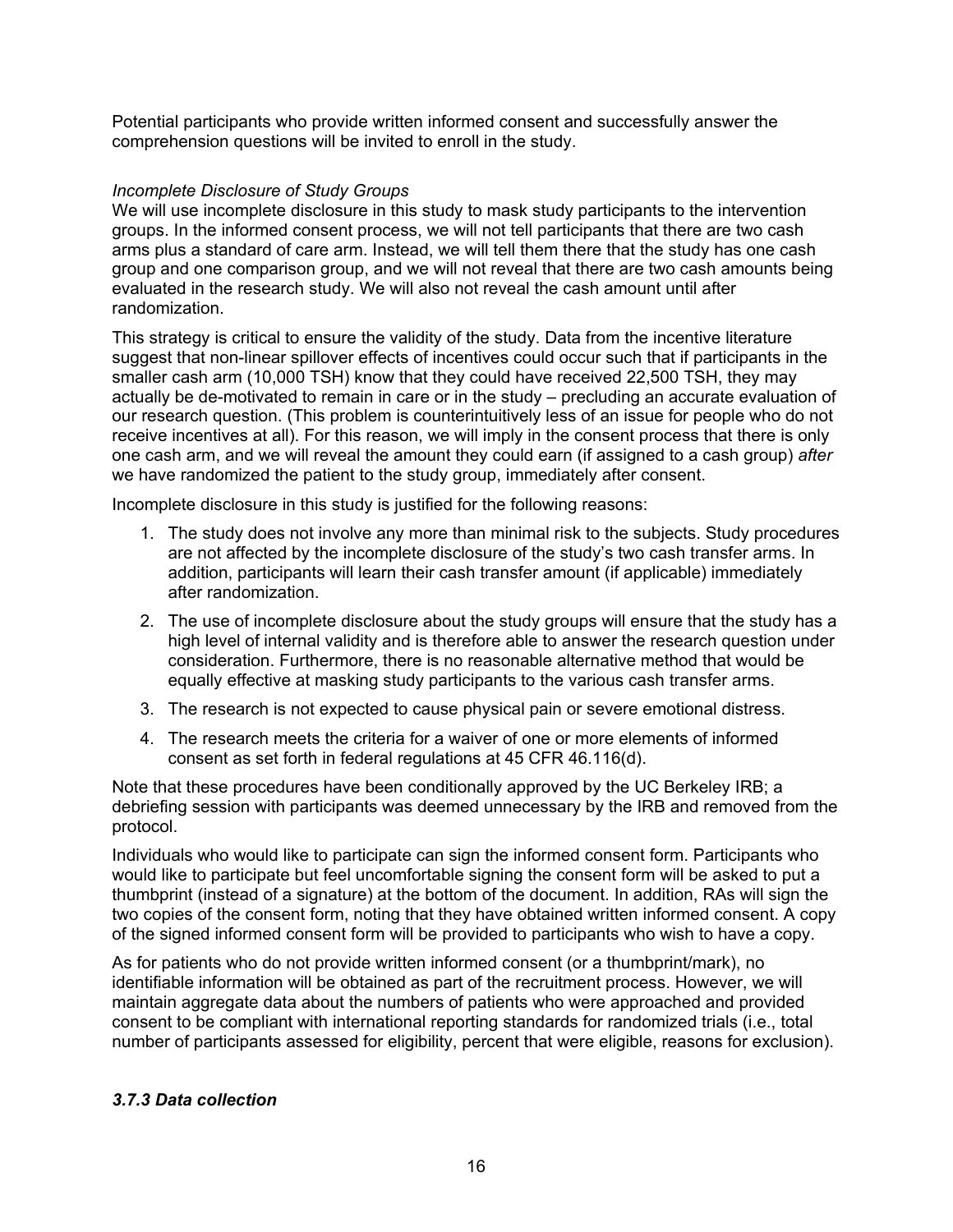If a patient is eligible and provides written informed consent (or a thumbprint/mark), they will be assigned a unique study ID and will complete the in-person baseline survey. Data will also be abstracted from medical and pharmacy records and the mhealth system by the research team at 3-month intervals during the study period. Blood specimens will be collected at 6 months.

# *3.7.3.1 Survey data*

A research assistant will conduct a 30-45 minute survey at baseline and endline (6 months) with each participant in a quiet and private area at the clinic. All surveys will be conducted in Kiswahili using a tablet computer loaded with the Rasello system (which will potentially be integrated with Qualtrics Offline surveys). We have outlined the recruitment and consent procedures above in detail including study comprehension questions. Participants will be reminded that participation is entirely voluntary and that they can refuse to answer any question or leave the survey at any time and that such action will not impact them or their receipt of health services in any way. The baseline survey will measure sociodemographic characteristics and other salient personal characteristics (e.g., intrinsic motivation for adherence, participation in the labor force). The endline survey will measure adverse events, functional limitation and participation in the labor force, and questions about the cash transfer, including whether they knew of others in the study and whether they knew his/her study arm (to assess spillovers).

Participants will be offered a small token of appreciation for their time taking the survey (5,000 TSH, approximately equal to US\$2.20). We have discussed this amount with local stakeholders to ensure that the compensation is consistent with local standards and reduces the potential for coercion. Randomization to the three groups will be done on the tablet computer at the end of the survey.

# *3.7.3.2 Patient medical records and mhealth system*

In addition to the survey, at baseline and every 3 months thereafter we will retrospectively abstract data from patient health records. In many facilities in Shinyanga, there is a MoHCGECsupported electronic database that is updated daily. In those facilities, we will download data about appointment attendance (scheduled and attended), viral suppression and CD4 count (when available), other clinical markers, pharmacy dispensing, and follow-up status (e.g., lost to follow-up, died). In facilities without the database, we will abstract data from paper records into portable tablet computers.

As mentioned above, the adapted Rasello mhealth system will be used to deliver the cash transfer. Data on intervention uptake can be obtained from this system. In addition, participants who attend a visit will have this information captured in the system, in addition to the next appointment date, thereby allowing the system to capture nearly 'real-time' electronic data about visit attendance.

# *3.7.3.3 Viral Load Quantification*

Viral load quantification will be conducted at 6 months, consistent with WHO and Tanzanian guidelines for monitoring HIV infection. The specimen will be drawn during first visit occurring during the  $6<sup>th</sup>$  month of ART monitoring (either at 5.5 or 6 months, depending on the patient schedule pattern). Specimens will be identified with the unique 14-digit HIV patient ID assigned to all HIV patients in Tanzania as well as the unique study ID. Each sample will be accompanied by a completed national standard viral load sample collection form. Whole blood samples (4ml) will be transported to the hospital laboratory within 6 hours, checked for quality, assigned barcodes, and entered into the MDH laboratory database. Samples will be centrifuged to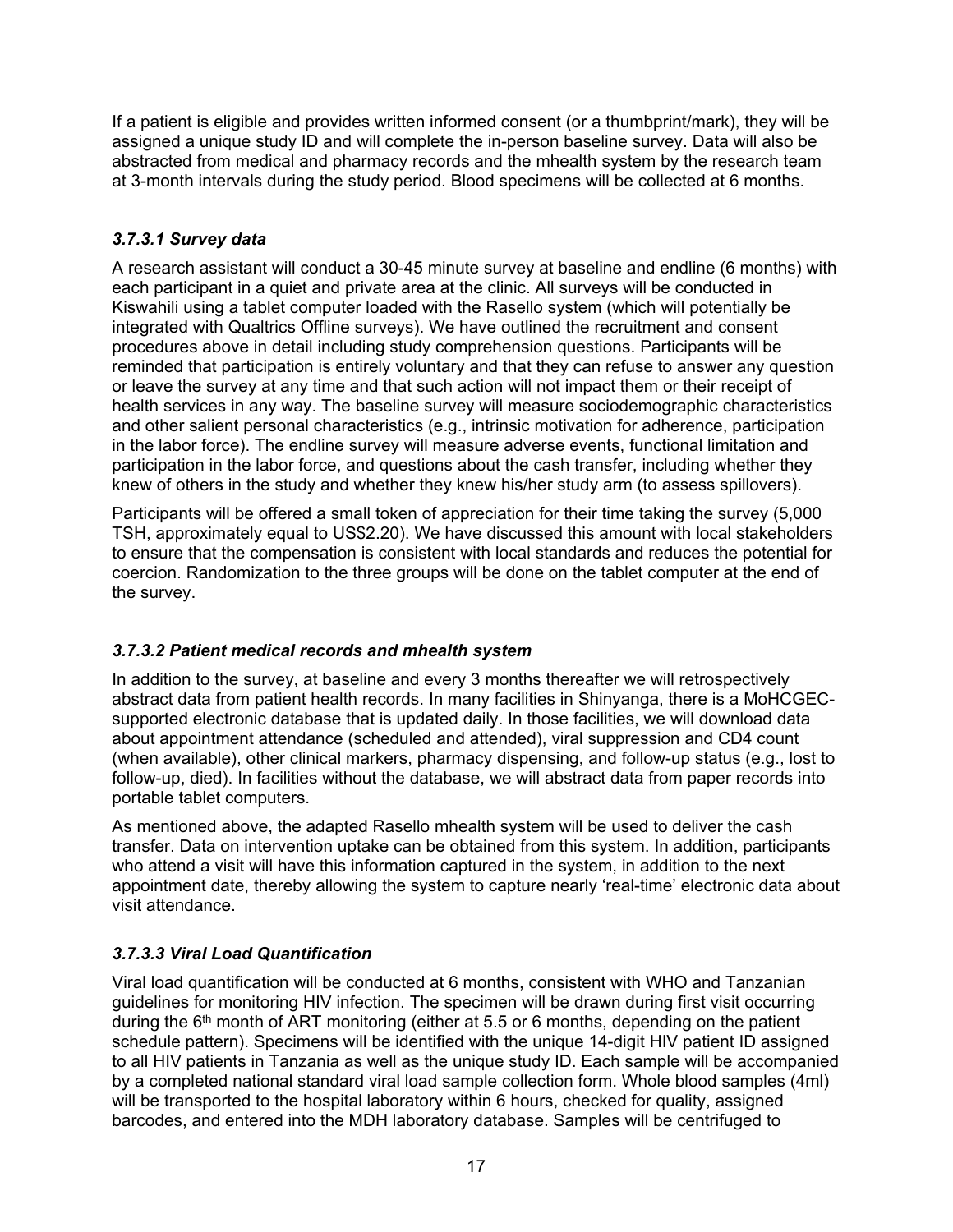retrieve plasma and stored at -20°; samples will be transported biweekly by EMS to the Management and Development for Health (MDH) lab in Dar es Salaam for testing. Samples will be transported biweekly by EMS courier. We will use the Cobas AmpliPrep (CAP)/Cobas TaqMan (CTM) 96 HIV-1 assay (Roche Molecular Systems, Branchburg, NJ) and Cobus 4800 for HIV viral load quantification. HIV viral load data of each patient will be available in the laboratory database within two days of sample arrival at the laboratory.

# **4. EVALUATION**

# **4.1. Evaluation Objectives**

The evaluation of this randomized controlled trial aims to answer the following questions:

a) Is a smaller cash transfer size as effective as previously used larger amounts?

b) What is the minimum effective cash transfer amount?

c) Is there a dose-response relationship between cash size and viral suppression?

d) Given a dose-response relationship, is the gain in viral suppression worth the increase in cash size?

# **4.2 Analysis of primary outcomes**

Following procedures for a dose-response study,[58] we will model the relationship between the ordinal exposure (cash amount) and the binary outcome (viral suppression).

The first part of the primary analysis will evaluate the dose-response relationship between cash transfer size and HIV viral suppression at 6 months on ART (Hypothesis 1). We will construct the following logistic regression model:  $logit(p) = a + b*x$ , where p is the binomial proportion on ART and virally suppressed (<1000 copies/ml) and x is the ordinal cash amount (coded as 0, 10000, or 22,500 TZS). The null hypothesis is H0: p1=p2=p3 (no trend, such that the proportion is the same for all levels) against the two-sided alternative hypothesis Ha: p1<p2<p3 or p1>p2>p3. We will conduct this test using the logistic regression model above, where these hypotheses are equivalent to H0:  $b = 0$  versus Ha:  $b \neq 0$ , using alpha=0.05.

For the primary analysis, the model will include enrollment site (4 clinics) to account for stratified randomization; the model will not include any additional covariates for the primary analysis. As a secondary analysis, we will additionally adjust for prognostic factors (age, sex, WHO clinical stage at baseline). We will also test for baseline imbalance in sociodemographic and clinical characteristics (e.g., age, sex, language, education, marital status, occupation, work status, head of household, household size, food security, distance to clinic, asset index, days since starting ART, weight, WHO clinical stage) using chi-square and one-way analysis of variance tests at alpha = 0.05; any imbalanced characteristics will also be included in the model for the secondary analysis. We will estimate missing values of included covariates using multiple imputation if ≥5% of participants are missing at least one of these covariate values.

# *4.2.1 Selection of the Best Cash Transfer Size*

The selected cash transfer size will be the estimated *minimum* amount necessary to achieve a 20% increase in the proportion of patients achieving viral suppression at 6 months. If a statistically significant dose-response relationship exists as evaluated above, we will use the same logistic regression model to select the minimum effective transfer size, even if it is not one of the amounts tested. The point estimate on the dose-response curve corresponding to a 20% increase relative to the standard of care will be identified and considered for use in Phase II of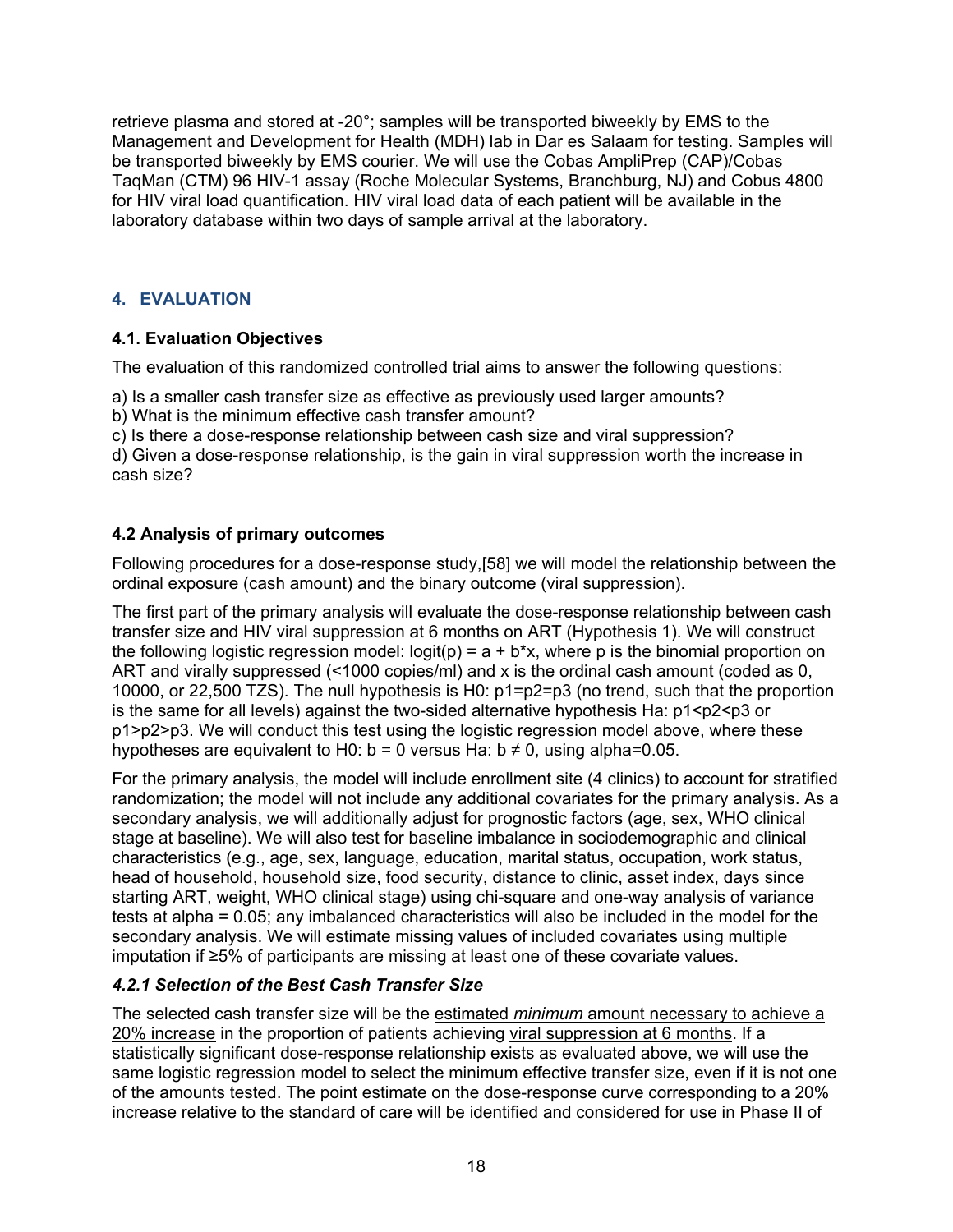the study (a cluster-randomized RCT). This approach has the potential to identify a minimum effective transfer size other than one of the exact amounts studied. However, other factors will also be considered in the final decision, such as qualitative information about local denominations of currency, government and other stakeholder input, and budget considerations.

If the dose-response relationship does not exist as evaluated above OR if neither amount achieves the 20% effect size threshold, we will instead proceed with a direct comparison of the intervention arms. We will construct a generalized linear model using the binomial distribution and identity link (whereby coefficients are expressed as risk differences), where the outcome is the proportion virally suppressed at 6 months on ART and the exposure is categorical transfer size (entered as indicator variables for 10000 and 22500 TZS groups).

Using this model, we will assess whether there is a significant difference in viral suppression between the 10000 and 22500 TZS groups. We will evaluate the difference in coefficients for the two groups (e.g., using the lincom command in Stata) at alpha=0.05. We will then use the following decision rule:

1) If there is no difference between the two amounts, we will proceed with 10000 TZS for Phase II of the study (to minimize costs and maximize beneficiaries).

2) If 10000 TZS is more effective than 22500 TZS, we will proceed with 10000 TZS for Phase II of the study.

3) If 22500 TZS is more effective than 10000 TZS, but per above it does not reach the 20% criterion, we will apply a cost-effectiveness criterion. We will express the percentage increase in viral suppression achieved in the 22,500 TZS arm in terms of disability-adjusted life-years (DALYs).[63, 64] This result will be used to determine whether the additional benefits associated with the larger transfer are worthwhile in monetary terms using WHO cost-effectiveness thresholds.[65] We will then proceed with the most cost-effective value, alongside the other qualitative considerations mentioned above.

# *4.2.2 Protocol fidelity*

A number of measures will be put in place to track and monitor the fidelity of intervention implementation. If there are indications that intervention implementation may differ from the study protocol, we will account for the off-protocol deviations. We will create indicators to identify the individuals affected and assess to what extent these affected cases differ from the rest of the study arm sample. We will also compare the sensitivity of the results of the protocol deviations.

# **4.3. Economic Evaluation**

Using a micro-costing approach, we will track the costs of personnel, the mHealth system, cash transfers, and transaction costs. We will estimate unit costs and quantities of inputs, differentiating fixed and variable costs at the clinic and at higher levels of the health system. We will also assess how to reduce costs, if necessary, and use resulting fixed and variable cost estimates to project costs at scale.

# **5. MONITORING AND QUALITY ASSURANCE**

# **5.1 Real-time supervision of surveyors**

Data will be reviewed for quality and completeness by team supervisors during survey administration. A field supervisor is responsible for accompanying each surveyor in his/her team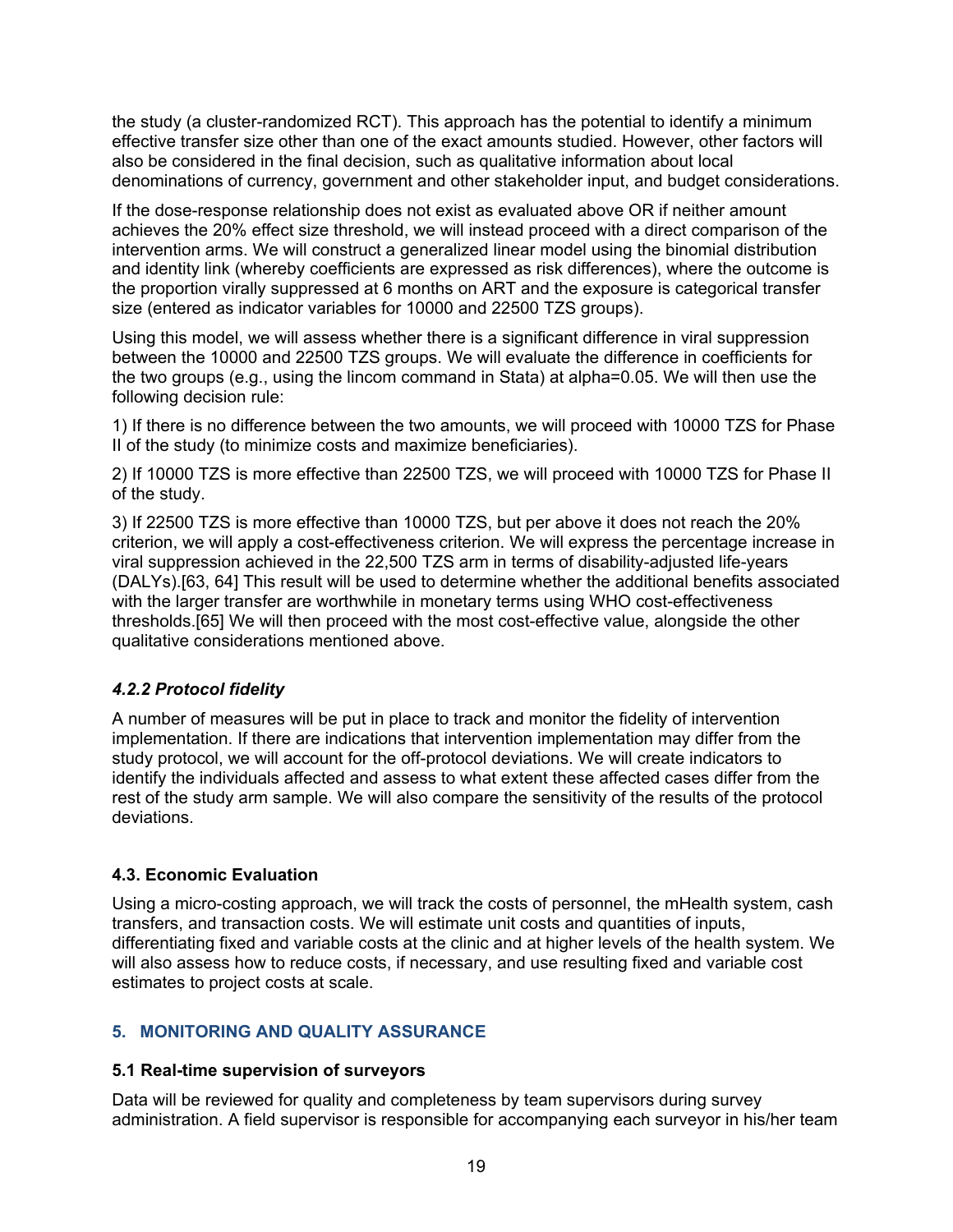during at least one hour in the field per day to ensure data is being collected in accordance with the protocol and to trouble-shoot challenges in real-time. At certain time intervals, the field supervisor will collect all the tablets and notebooks of the surveyors under his/her supervision and verify the data collected before passing the tablets over to the tablet supervisors. The tablet supervisors will verify the data in each tablet, particularly questions concerning key variables, to ensure their completeness and internal consistency. The tablet supervisors will then give the tablets back to the field supervisors, who distribute them among the surveyors under their supervision to continue data collection. Surveyors will be redeployed to correct and/or complete surveys that are incomplete.

#### **5.2 Real-time monitoring of process data**

The Rasello mhealth system captures information on scheduled visits, attended visits and cash transfers. Hence, the system allows us to log in, view data, keep track of and monitor activities and outputs daily. Specimens collected and transported to the local laboratory will be entered into the laboratory database along with unique patient IDs, specimen barcodes and dates of specimen collection. This process will be monitored using the laboratory database.

### **5.3 External monitoring**

A formal analysis plan will be reviewed and approved by a Data and Safety Monitoring Board (DSMB) appointed for the trial. The DSMB will review the results of an interim analysis of study primary outcome and monitor the quality of project implementation.

### **6. DATA MANAGEMENT**

Data will be stored in and accessed from the mhealth system (cash transfer, scheduled visit, attended visits and dates), and a password-protected cloud-based storage folder (data abstracted from patient records, i.e. viral suppression, CD4 count, pharmacy dispensing, and other clinical markers). Data on specimens and collected blood samples will be accessed from the MDH laboratory database.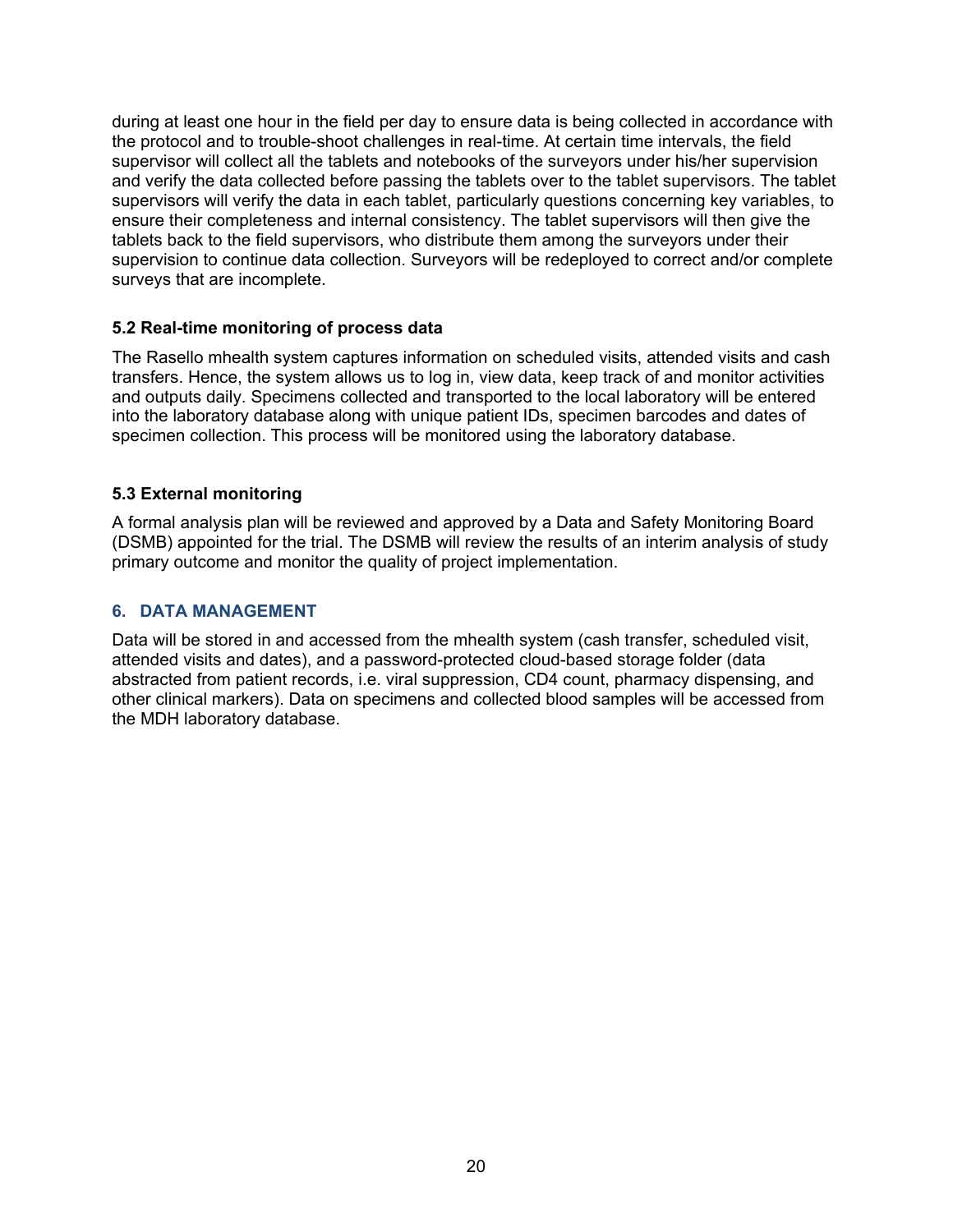# **7. STUDY TIMELINE**

The trial will begin in March 2018. In the months leading up to the intervention launch, ethical review board applications and mhealth system development will take place. We plan to implement and conclude this study within 2 years.

| <b>Project timeline (Phase 1)</b>                                           |   | 2017 | 2018 |   |   |   |   |   |   |   |   |              | 2019 |   |   |   |   |   |   |   |   |
|-----------------------------------------------------------------------------|---|------|------|---|---|---|---|---|---|---|---|--------------|------|---|---|---|---|---|---|---|---|
| Color Key - Blue: UCB, Green:<br>Rasello, Purple: HPON, Teal: MDH           | N | D    | J    | F | M | A | M | J | J | A | S | $\mathbf{o}$ | N    | D | J | F | M | A | M | J | J |
| 1. Preparatory activities                                                   |   |      |      |   |   |   |   |   |   |   |   |              |      |   |   |   |   |   |   |   |   |
| 1. Ethical review board applications,<br>subcontract initiation             |   |      |      |   |   |   |   |   |   |   |   |              |      |   |   |   |   |   |   |   |   |
| 2. mHealth system development                                               |   |      |      |   |   |   |   |   |   |   |   |              |      |   |   |   |   |   |   |   |   |
| 3. Development of survey interface                                          |   |      |      |   |   |   |   |   |   |   |   |              |      |   |   |   |   |   |   |   |   |
| 4. SOPs and protocol development                                            |   |      |      |   |   |   |   |   |   |   |   |              |      |   |   |   |   |   |   |   |   |
| 5. Hiring of staff (HPON)                                                   |   |      |      |   |   |   |   |   |   |   |   |              |      |   |   |   |   |   |   |   |   |
| 6. Staff training (HPON)                                                    |   |      |      |   |   |   |   |   |   |   |   |              |      |   |   |   |   |   |   |   |   |
| 7. Establishment of DSMB                                                    |   |      |      |   |   |   |   |   |   |   |   |              |      |   |   |   |   |   |   |   |   |
| 8. Training of laboratory personnel<br>(Shinyanga, MDH)                     |   |      |      |   |   |   |   |   |   |   |   |              |      |   |   |   |   |   |   |   |   |
| 2. Participant Enrollment and<br>Follow-up                                  |   |      |      |   |   |   |   |   |   |   |   |              |      |   |   |   |   |   |   |   |   |
| Enrollment, Randomization, Baseline<br>Survey                               |   |      |      |   |   |   |   |   |   |   |   |              |      |   |   |   |   |   |   |   |   |
| Data abstraction from patient records                                       |   |      |      |   |   |   |   |   |   |   |   |              |      |   |   |   |   |   |   |   |   |
| Viral load quantification                                                   |   |      |      |   |   |   |   |   |   |   |   |              |      |   |   |   |   |   |   |   |   |
| 3. Intervention Delivery                                                    |   |      |      |   |   |   |   |   |   |   |   |              |      |   |   |   |   |   |   |   |   |
| Cash transfer distribution and follow-up                                    |   |      |      |   |   |   |   |   |   |   |   |              |      |   |   |   |   |   |   |   |   |
| 4. Endline Data Collection                                                  |   |      |      |   |   |   |   |   |   |   |   |              |      |   |   |   |   |   |   |   |   |
| Review data in mhealth system                                               |   |      |      |   |   |   |   |   |   |   |   |              |      |   |   |   |   |   |   |   |   |
| Data abstraction from patient records                                       |   |      |      |   |   |   |   |   |   |   |   |              |      |   |   |   |   |   |   |   |   |
| 6. Data analysis & Dissemination of<br><b>Results</b>                       |   |      |      |   |   |   |   |   |   |   |   |              |      |   |   |   |   |   |   |   |   |
| Analysis of primary outcomes and<br>selection of optimal cash transfer size |   |      |      |   |   |   |   |   |   |   |   |              |      |   |   |   |   |   |   |   |   |
| Dissemination of Results                                                    |   |      |      |   |   |   |   |   |   |   |   |              |      |   |   |   |   |   |   |   |   |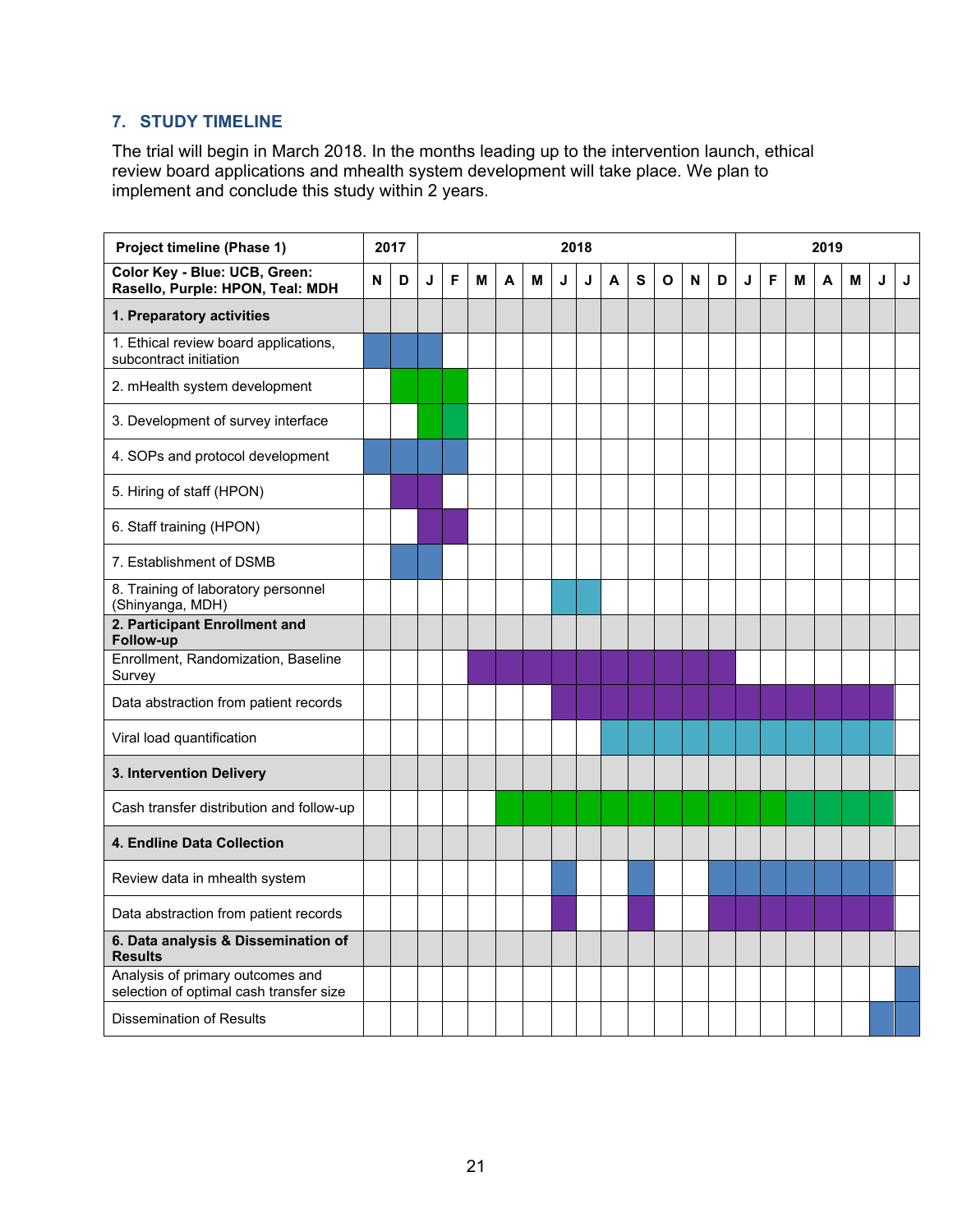### **8. SAFETY AND ETHICAL ASPECTS OF THE PROJECT**

We will obtain clearance from the Committee for Protection of Human Subjects at UC Berkeley and the National Institute of Medical Research in Tanzania. As the study is evaluating an intervention that provides cash to PLHIV receiving the standard of care services, there is minimal risk involved in study participation. The physical risks of this study are minimal. We will conduct viral load testing, which requires venipuncture. Drawing blood may cause temporary discomfort from the needle stick, bruising, or very rarely, infection. However, in this study participants will already have their blood drawn for other routine tests as part of their HIV care (i.e., routine viral load testing every 6 months[50]) and thus they will not require any additional blood draws. The physical risks associated with blood draw will be minimized by having trained health facility professionals obtain the blood samples.

The non-physical risks associated with the study include psychological distress or breach of confidentiality. In the surveys we conduct, participants may experience some discomfort or anxiety when sharing information about sensitive topics such as economic insecurity or whether they liked the cash transfer program. In order to minimize these risks, participants will be told that they can skip any questions that make them uncomfortable or they do not wish to answer. However, it is very unlikely that answering survey questions about these issues will result in long-term or severe distress. In addition, loss of confidentiality resulting from personal information inadvertently being shared with outside individuals may have repercussions, including anger from family members or friends. To ensure confidentiality of information, all staff with access to the data or who interact with participants will sign confidentiality agreements and will be informed of their responsibility to maintain confidentiality. All participants will be informed that surveys are confidential (as stated in the informed consent process) prior to their agreement to participate.

#### **8.1 Confidentiality of study participants**

We will adhere to strict measures to ensure the confidentiality of the data after the interviews are complete (as outlined in our ethical review board applications to the National Institute of Medical Research (NIMR, Tanzania) and the Center for the Protection of Human Subjects (University of California, Berkeley)). In addition, we have established a research site and have hired and trained study personnel in Shinyanga who adhere to well-established data collection and management systems. A key policy of our research group is that the fewer individuals handling sensitive information, the greater the protection. Thus, project files and databases will only be available to research personnel through the authorization of the PI (Dr. McCoy). Access to any of the data will be limited to the PI, relevant mentors and advisors, and other key personnel, and require a password at all times. All staff with access to the data will sign confidentiality agreements to maintain confidentiality even after they have left the study or the study has ended. The team has a standard operating procedure in place to conduct quality control spot checks and ensure the privacy and confidentiality of study participants, data collection forms, and electronic data. Staff will be trained on the policies and procedures for data management and transmission and will receive instructions on how to report any violations of those policies and procedures. All staff will be appropriately trained in the handling of sensitive study data through their employment training and annual completion of training in the ethical conduct of research (UC Berkeley staff and students). The PI will review all procedures for protecting confidentiality with study staff on a bi-monthly basis, including storing the data and questionnaires in secure databases and locked file cabinets in locked offices, password protection, and procedures for transferring study data to the secure password-protected cloudbased folder. All data collected in the study will be anonymized prior to sharing with the research team. This de-identified data cannot be linked back to individual participants. No subjects will be identified in any report or publication of the study or its results.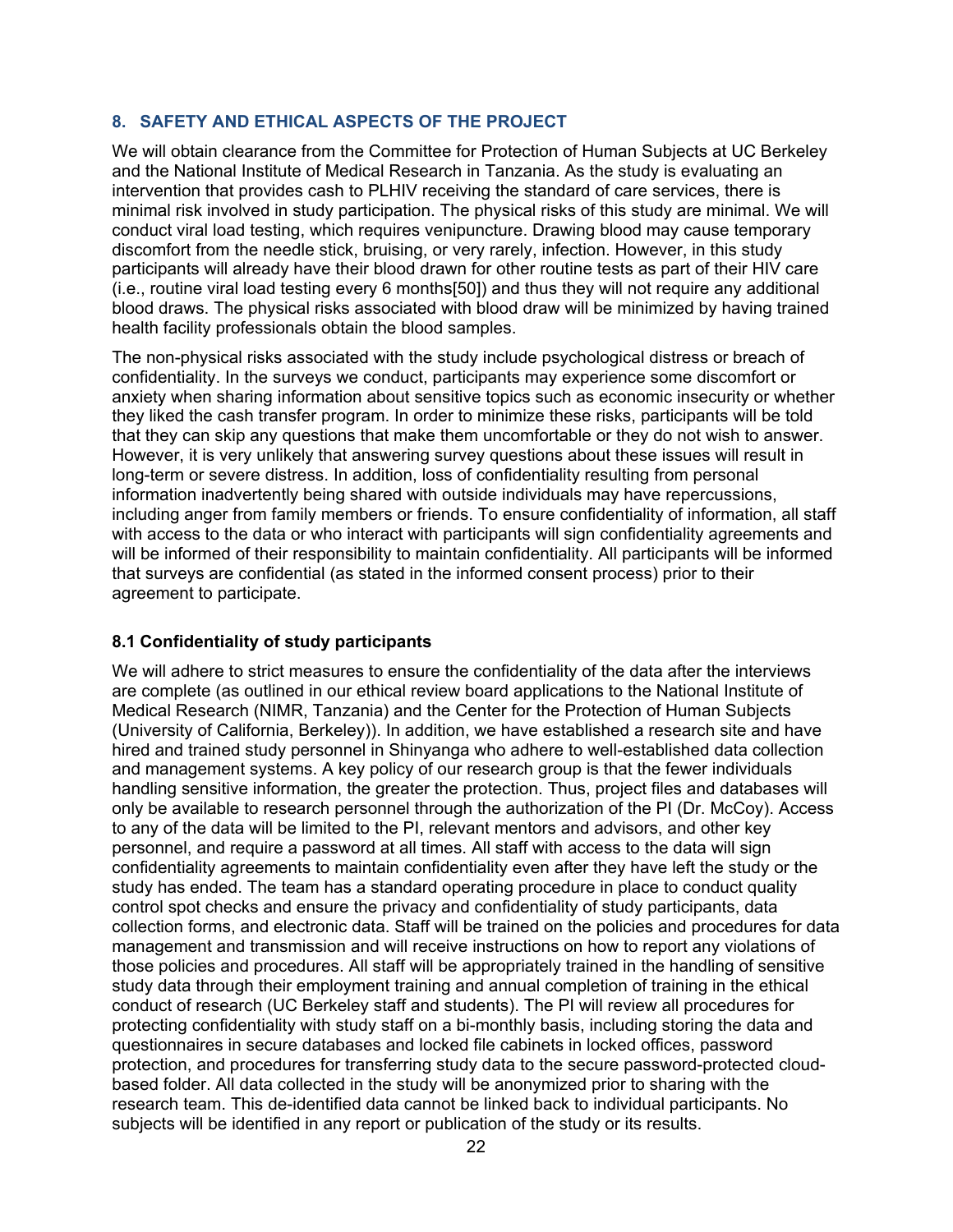#### **9. TRIAL SPONSORS AND MANAGEMENT**

The trial is sponsored by the National Institute of Health. The DSMB will oversee the safety of the trial to ensure that the trial is conducted to quality and safety standards.

#### **10. ROLES OF THE INVESTIGATORS AND COLLABORATORS**

The UC Berkeley team (McCoy, Dow, Padian and Jewell) will be responsible for conducting the trial and analyzing the trial results. As part of the UCB team, Stefano Bertozzi will serve as a senior advisor.

The HPON team (Njau) will support field operations and provide supervision. Senior advisors will consult on scientific aspects of the study (Mfaume, Kapologwe, Ramadhani, Kamagenge*).*

The Rasello team (Mwenda) will be responsible for developing and implementing the mhealth system including the biometric system for dissemination of cash transfers through mobile banking and development of the survey interface.

The Management and Development for Health (MDH)team (Ulenga) will train local laboratory staff, monitor the collection of blood specimens, and oversee HIV viral load quantification.

#### **11. STAKEHOLDER ENGAGEMENT AND DISSEMINATION PLAN**

A strong research collaboration has already been established between the Shinyanga Regional Medical Office, HPON, and UC Berkeley. This link will facilitate the incorporation of the trial findings into national health policy and HIV care practices. In addition, there will be an inception meeting with the local medical officers, health facility staff and CTC in-charges to discuss the project and solicit their feedback on the protocol.

Results from the trial will be presented at conferences and in peer-reviewed journals and will be discussed with the study clinics at the end of the trial.

#### **12. LIMITATIONS**

We will randomize individuals within facilities, so there is a small risk that people will become less motivated if they learn others are receiving a larger transfer. In the unlikely event that enrollment is slower than expected, we will: 1) determine whether there is a problem with the inclusion criteria, recruitment process or intervention which we will immediately rectify; 2) reassess screening and recruitment procedures to ensure that eligible men and women are not inadvertently missed at the clinic; and 3) explore the feasibility of expanding to additional sites or regions. Lastly, if SMS messages for PLHIV become the standard of care in Shinyanga during the study period, we will include this element in the comparison group.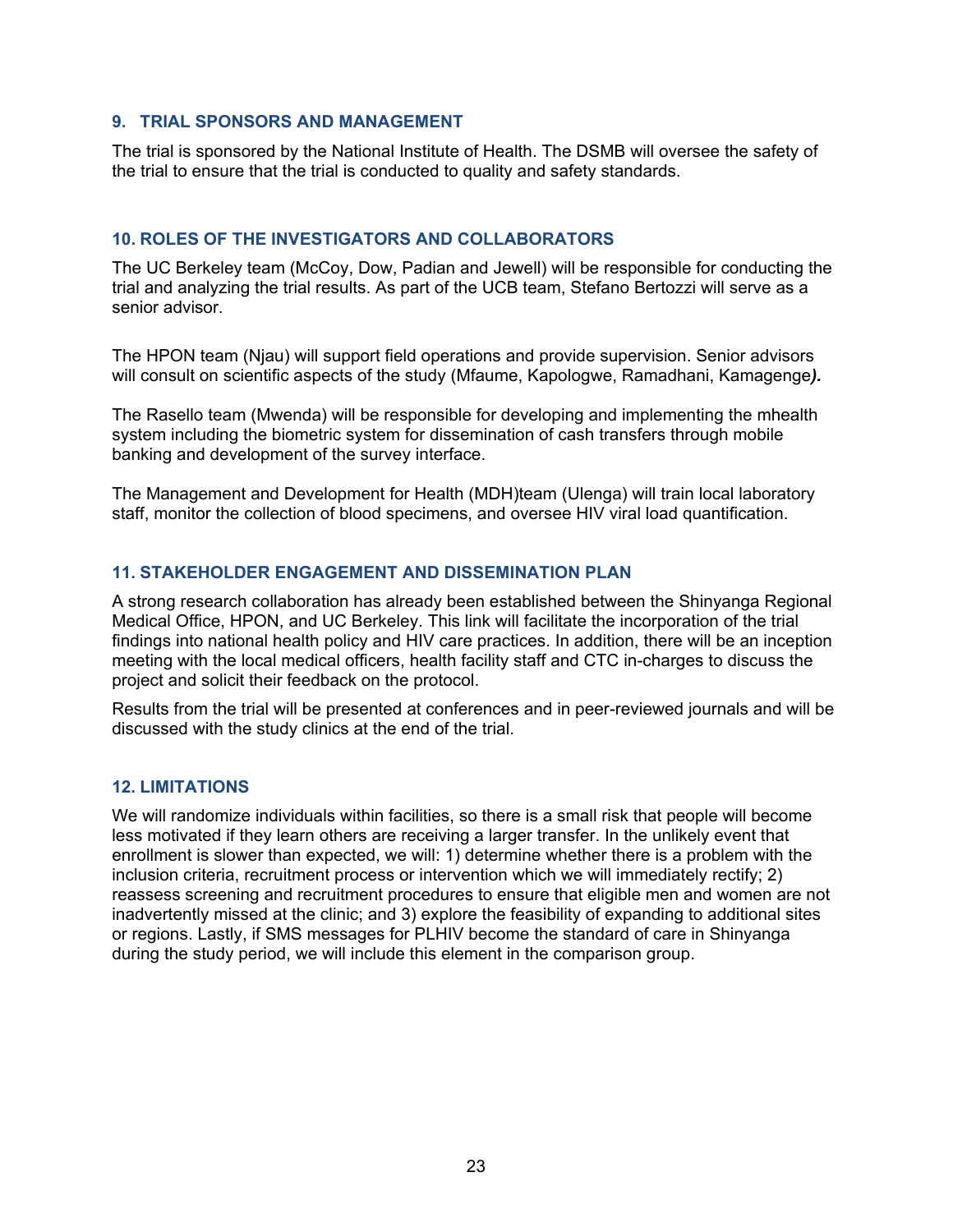# **13. REFERENCES**

- 1. World Health Organization, *Guideline on when to start antiretroviral therapy and on preexposure prophylaxis for HIV*. 2015: Geneva.
- 2. Cohen, M.S., et al., *Prevention of HIV-1 infection with early antiretroviral therapy.* The New England journal of medicine, 2011. **365**(6): p. 493-505.
- 3. Paterson, D.L., et al., *Adherence to protease inhibitor therapy and outcomes in patients with HIV infection.* Ann Intern Med, 2000. **133**(1): p. 21-30.
- 4. Bangsberg, D.R., *Less than 95% adherence to nonnucleoside reverse-transcriptase inhibitor therapy can lead to viral suppression.* Clin Infect Dis, 2006. **43**(7): p. 939-41.
- 5. Bezabhe, W.M., et al., *Adherence to Antiretroviral Therapy and Virologic Failure: A Meta-Analysis.* Medicine (Baltimore), 2016. **95**(15): p. e3361.
- 6. Kahana, S.Y., et al., *A meta-analysis of adherence to antiretroviral therapy and virologic responses in HIV-infected children, adolescents, and young adults.* AIDS Behav, 2013. **17**(1): p. 41-60.
- 7. Group, I.S.S., et al., *Initiation of Antiretroviral Therapy in Early Asymptomatic HIV Infection.* N Engl J Med, 2015. **373**(9): p. 795-807.
- 8. Joint United Nations Program on HIV/AIDS (UNAIDS), *90-90-90: An ambitious treatment target to help end the AIDS epidemic*. 2014, UNAIDS: Geneva.
- 9. Mills, E.J., et al., *Adherence to antiretroviral therapy in sub-Saharan Africa and North America: a meta-analysis.* JAMA : the journal of the American Medical Association, 2006. **296**(6): p. 679-90.
- 10. Fox, M.P. and S. Rosen, *Retention of Adult Patients on Antiretroviral Therapy in Lowand Middle-Income Countries: Systematic Review and Meta-analysis 2008-2013.* J Acquir Immune Defic Syndr, 2015. **69**(1): p. 98-108.
- 11. Dissanayake, R., Z. Stephenson, and M. Greenslade, *Evaluating social transfer programmes. Guidance for DFID country offices*. 2012, Department for International Development.
- 12. Fiszbein, A. and N. Schady, *Conditional Cash Transfers: Reducing Present and Future Poverty*, in *World Bank Policy Research Report*. 2009, The World Bank: Washington, D.C.
- 13. McCoy, S.I., et al., *Improving the Efficiency of HIV Testing With Peer Recruitment, Financial Incentives, and the Involvement of Persons Living with HIV Infection.* Journal of acquired immune deficiency syndromes, 2013.
- 14. Björkman-Nyqvist, M., et al. *Evaluating the impact of short term financial incentives on HIV and STI incidence among youth in Lesotho: a randomized trial*. in *7th IAS Conference on HIV Pathogenesis, Treatment, and Prevention*. 2013. Kuala Lumpur.
- 15. Baird, S.J., et al., *Impact of a cash transfer program for schooling on prevalence of HIV and HSV-2 in Malawi: a*

*cluster randomized trial.* Lancet, 2012.

- 16. de Walque, D., et al., *Incentivising safe sex: a randomised trial of conditional cash transfers for HIV and sexually transmitted infection prevention in rural Tanzania.* BMJ Open, 2012. **2**: p. e000747.
- 17. Galarraga, O., et al., *Conditional Economic Incentives to Improve HIV Treatment Adherence: Literature Review and Theoretical Considerations.* AIDS and behavior, 2013.
- 18. Solomon, S., et al. *The Impact of Voucher Incentives on Linkage to Care and ART Initiation among Drug Users: Chennai, India*. in *19th Conference on Retroviruses and Opportunistic Infections*. 2012. Seattle.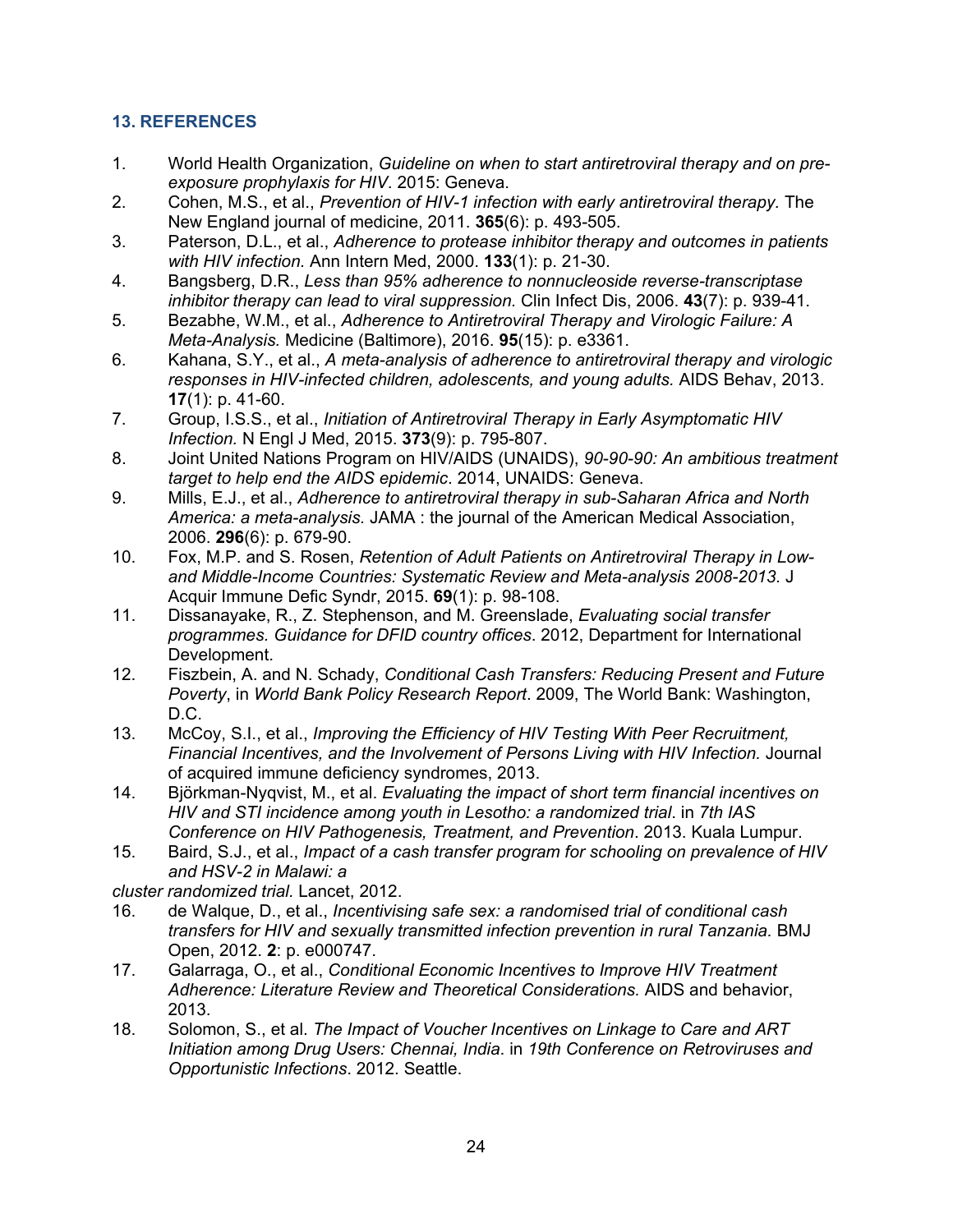- 19. Haukoos, J.S., et al., *The effect of financial incentives on adherence with outpatient human immunodeficiency virus testing referrals from the emergency department.* Acad Emerg Med, 2005. **12**(7): p. 617-21.
- 20. Thornton, R., *The Demand for and Impact of Learning HIV Status: Evidence from a Field Experiment.* American Economic Review, 2008. **98**(5): p. 1829–63.
- 21. Cluver, L., et al., *Child-focused state cash transfers and adolescent risk of HIV infection in South Africa: a propensity-score-matched case-control study.* The Lancet Global Health, 2013. **1**(6): p. e362 - e370.
- 22. Handa, S., et al., *The government of Kenya's cash transfer program reduces the risk of sexual debut among young people age 15-25.* PLoS One, 2014. **9**(1): p. e85473.
- 23. Singer, A.W., S.D. Weiser, and S.I. McCoy, *Does Food Insecurity Undermine Adherence to Antiretroviral Therapy? A Systematic Review.* AIDS Behav, 2014.
- 24. Joint United Nations Program on HIV/AIDS (UNAIDS), *UNAIDS | 2016–2021 Strategy: On the Fast-Track to end AIDS*. 2015: Geneva.
- 25. Young, S., et al., *A Review of the Role of Food Insecurity in Adherence to Care and Treatment Among Adult and Pediatric Populations Living with HIV and AIDS.* AIDS and Behavior, 2013.
- 26. McCoy, S.I., et al., *Rationale and design of a randomized study of short-term food and cash assistance to improve adherence to antiretroviral therapy among food insecure HIV-infected adults in Tanzania.* BMC Infect Dis, 2015. **15**: p. 490.
- 27. Loewenstein, G., T. Brennan, and K.G. Volpp, *Asymmetric paternalism to improve health behaviors.* JAMA : the journal of the American Medical Association, 2007. **298**(20): p. 2415-7.
- 28. Buzdugan, R., S. Bautista-Arredondo, and S.I. McCoy. *The promise of behavioral economics for HIV/AIDS treatment and care*. in *21th International AIDS Conference*. 2016. Durban, South Africa.
- 29. Chaiyachati, K.H., et al., *Interventions to improve adherence to antiretroviral therapy: a rapid systematic review.* AIDS, 2014. **28 Suppl 2**: p. S187-204.
- 30. El-Sadr, W.M., et al. *Effect of Financial Incentives on Linkage to Care and Viral Suppression: HPTN 065*. in *Conference on Retroviruses and Opportunistic Infections*. 2015. Seattle.
- 31. McCoy, S.I., et al., *Cash vs. food assistance to improve adherence to antiretroviral therapy among HIV-infected adults in Tanzania.* AIDS, 2017. **31**(6): p. 815-825.
- 32. McMahon, J.H., et al., *Pharmacy adherence measures to assess adherence to antiretroviral therapy: review of the literature and implications for treatment monitoring.* Clinical infectious diseases : an official publication of the Infectious Diseases Society of America, 2011. **52**(4): p. 493-506.
- 33. Messou, E., et al., *Association between medication possession ratio, virologic failure and drug resistance in HIV-1-infected adults on antiretroviral therapy in Cote d'Ivoire.* Journal of acquired immune deficiency syndromes, 2011. **56**(4): p. 356-64.
- 34. Goldman, J.D., et al., *Simple adherence assessments to predict virologic failure among HIV-infected adults with discordant immunologic and clinical responses to antiretroviral therapy.* AIDS Res Hum Retroviruses, 2008. **24**(8): p. 1031-5.
- 35. Hong, S.Y., et al., *Medication possession ratio associated with short-term virologic response in individuals initiating antiretroviral therapy in Namibia.* PLoS One, 2013. **8**(2): p. e56307.
- 36. Garcia, M. and C.M.T. Moore, *The Cash Dividend: The Rise of Cash Transfer Programs in Sub-Saharan Africa*, in *Directions in Development*. 2012, The World Bank: Washington, D.C.
- 37. Thornton, R.L., *The Demand for, and Impact of, Learning HIV Status.* Am Econ Rev, 2008. **98**(5): p. 1829-1863.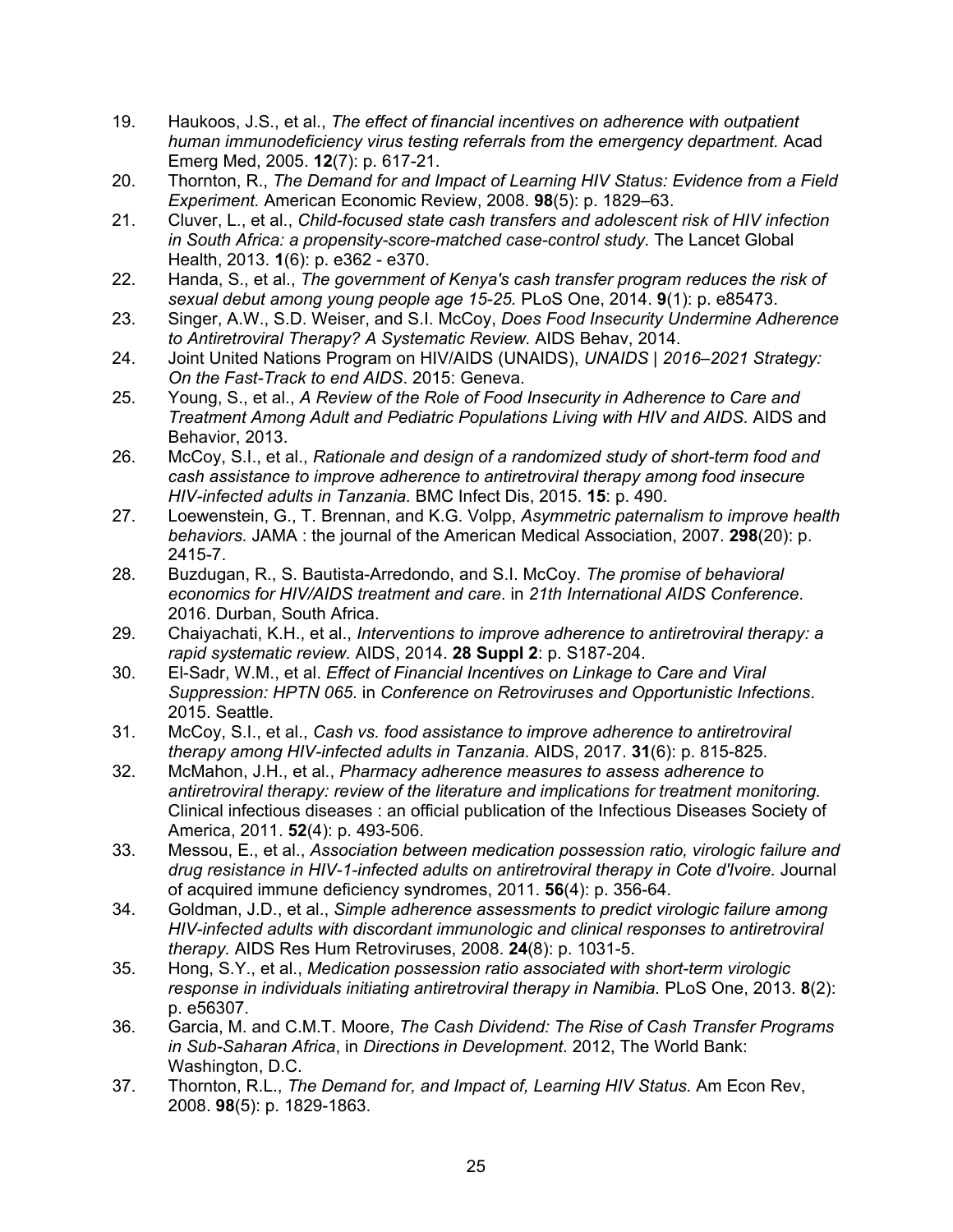- 38. Solomon, S.S., et al., *Voucher incentives improve linkage to and retention in care among HIV-infected drug users in Chennai, India.* Clin Infect Dis, 2014. **59**(4): p. 589-95.
- 39. Banerjee, A.V., et al., *Improving immunisation coverage in rural India: clustered randomised controlled evaluation of immunisation campaigns with and without incentives.* BMJ, 2010. **340**: p. c2220.
- 40. Petersen, M.R. and J.A. Deddens, *A comparison of two methods for estimating prevalence ratios.* BMC Med Res Methodol, 2008. **8**: p. 9.
- 41. Baird, S., et al., *Relative Effectiveness of Conditional and Unconditional Cash Transfers for Schooling Outcomes in Developing Countries: A Systematic Review*, in *Campbell Systematic Reviews*. 2013, The Campbell Collaboration: Oslo.
- 42. Deci, E. and R.M. Ryan, *Facilitating optimal motivation and psychological well-being across life's domains.* Canadian Psychology, 2008. **49**(1): p. 14-23.
- 43. Nechyba, T., *Microeconomics*. 2010, Mason, Ohio: Cengage Learning.
- 44. O'Donoghue, T. and M. Rabin, *Doing it now or Later.* American Economic Review, 1999. **89**: p. 103-124.
- 45. Tversky, A. and D. Kahneman, *Judgment under Uncertainty: Heuristics and Biases.* Science, 1974. **185**(4157): p. 1124-31.
- 46. Codagnone, C., et al., *The challenges and opportunities of 'nudging'.* J Epidemiol Community Health, 2014. **68**(10): p. 909-11.
- 47. Susnstein, C.R. and R.H. Thaler, *Nudge: Improving Decisions About Health, Wealth, and Happiness*. 2008, New Haven: Yale University Press.
- 48. Gardner, B., *A review and analysis of the use of 'habit' in understanding, predicting and influencing health-related behaviour.* Health Psychol Rev, 2015. **9**(3): p. 277-95.
- 49. Mills, E.J., et al., *Interventions to promote adherence to antiretroviral therapy in Africa: a network meta-analysis.* Lancet HIV, 2014. **1**(3): p. e104-11.
- 50. National AIDS Control Programme (NACP), *National Guidelines for the Management of HIV and AIDS*. 2012, Ministry of health and Social Welfare,: Dar es Salaam.
- 51. World Bank, *Maximizing Mobile*, in *Information and Communications for Development*. 2012: Washington, D.C.
- 52. Pew Research Center, *Cell Phones in Africa: Communication Lifeline*. 2015: Washinton, D.C.
- 53. Chi, B.H., et al., *Universal definition of loss to follow-up in HIV treatment programs: a statistical analysis of 111 facilities in Africa, Asia, and Latin America.* PLoS Med, 2011. **8**(10): p. e1001111.
- 54. Mugavero, M.J., et al., *From access to engagement: measuring retention in outpatient HIV clinical care.* AIDS Patient Care STDS, 2010. **24**(10): p. 607-13.
- 55. World Health Organization, *Consolidated guidelines on the use of antiretroviral drugs for treating and preventing HIV infection*. 2013: Geneva.
- 56. Chow, S. and M. Chang, *Adaptive Design Methods In Clinical Trials*. Chapman & Hall/CRC Biostatistics Series. 2006, Boca Raton, Florida: Chapman & Hall/CRC.
- 57. Lecher, S., et al., *Scale-up of HIV Viral Load Monitoring--Seven Sub-Saharan African Countries.* MMWR Morb Mortal Wkly Rep, 2015. **64**(46): p. 1287-90.
- 58. Chang, M. and S.C. Chow, *Power and Sample Size for Dose Response Studies*, in *Dose Finding in Drug Development*, Naitee Ting, Editor. 2006, Springer New York: New York. p. 220-241.
- 59. Armitage, P., *Tests for linear trends in proportions and frequencies.* Biometrics, 1955. **September**: p. 375–386.
- 60. Cochran, W.G., *Some methods for strengthening the common χ2 tests.* Biometrics, 1954. **10**: p. 417-451.
- 61. Pong, A. and S.C. Chow, eds. *Handbook of Adaptive Designs in Pharmaceutical and Clinical Development*. 2010, CRC Press: Boca Raton, FL. 496.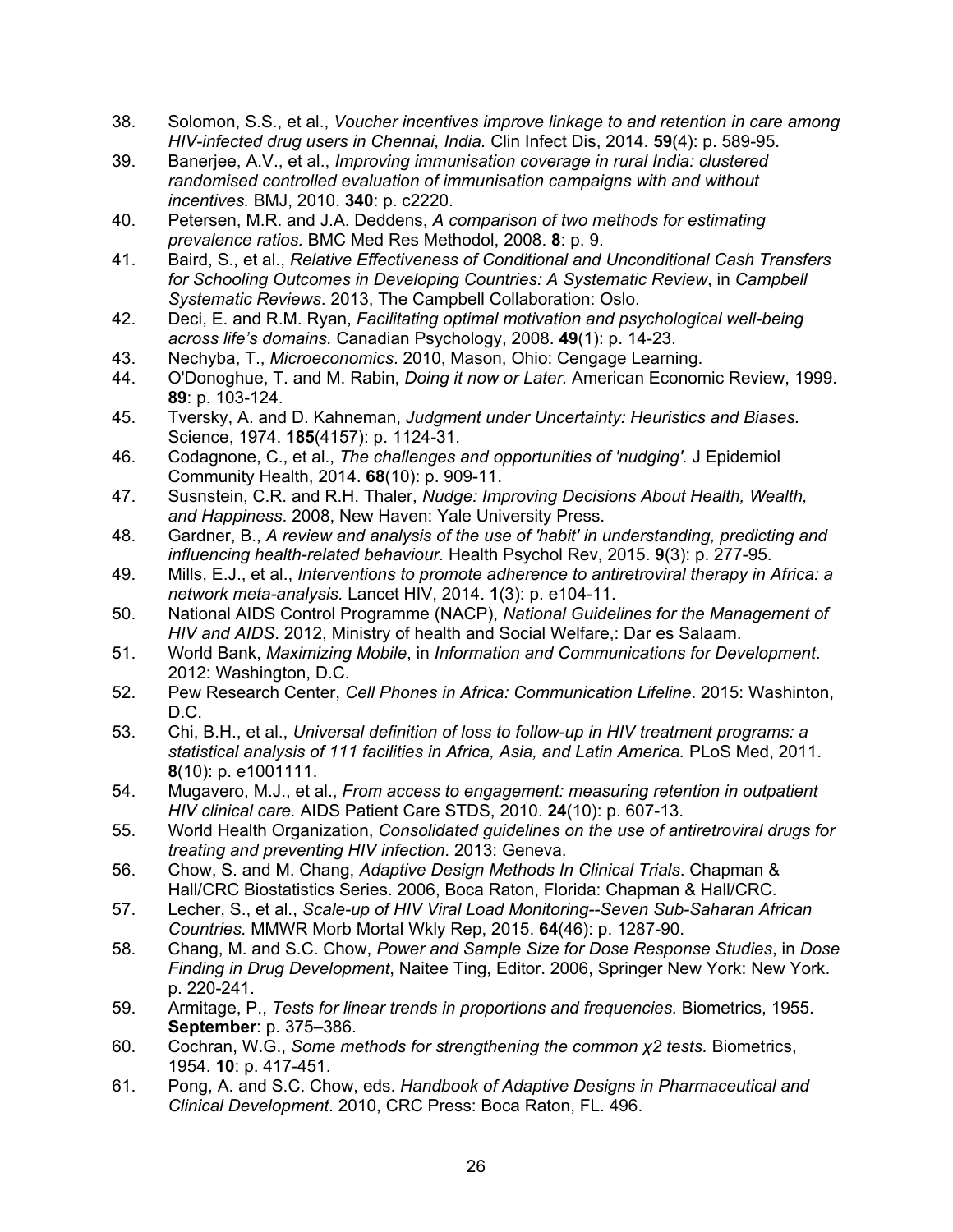- 62. UNAIDS, *Report on the Global AIDS Epidemic*. 2013: Geneva.
- 63. Salomon, J.A., et al., *Common values in assessing health outcomes from disease and injury: disability weights measurement study for the Global Burden of Disease Study 2010.* Lancet, 2012. **380**(9859): p. 2129-43.
- 64. Smith, J.A., et al., *Cost-effectiveness of community-based strategies to strengthen the continuum of HIV care in rural South Africa: a health economic modelling analysis.* Lancet HIV, 2015. **2**(4): p. e159-68.
- 65. *Making Choices in Health: WHO Guide to Cost-Effectiveness Analysis*, Edejer T.T., et al., Editors. 2003, World Health Organization: Geneva.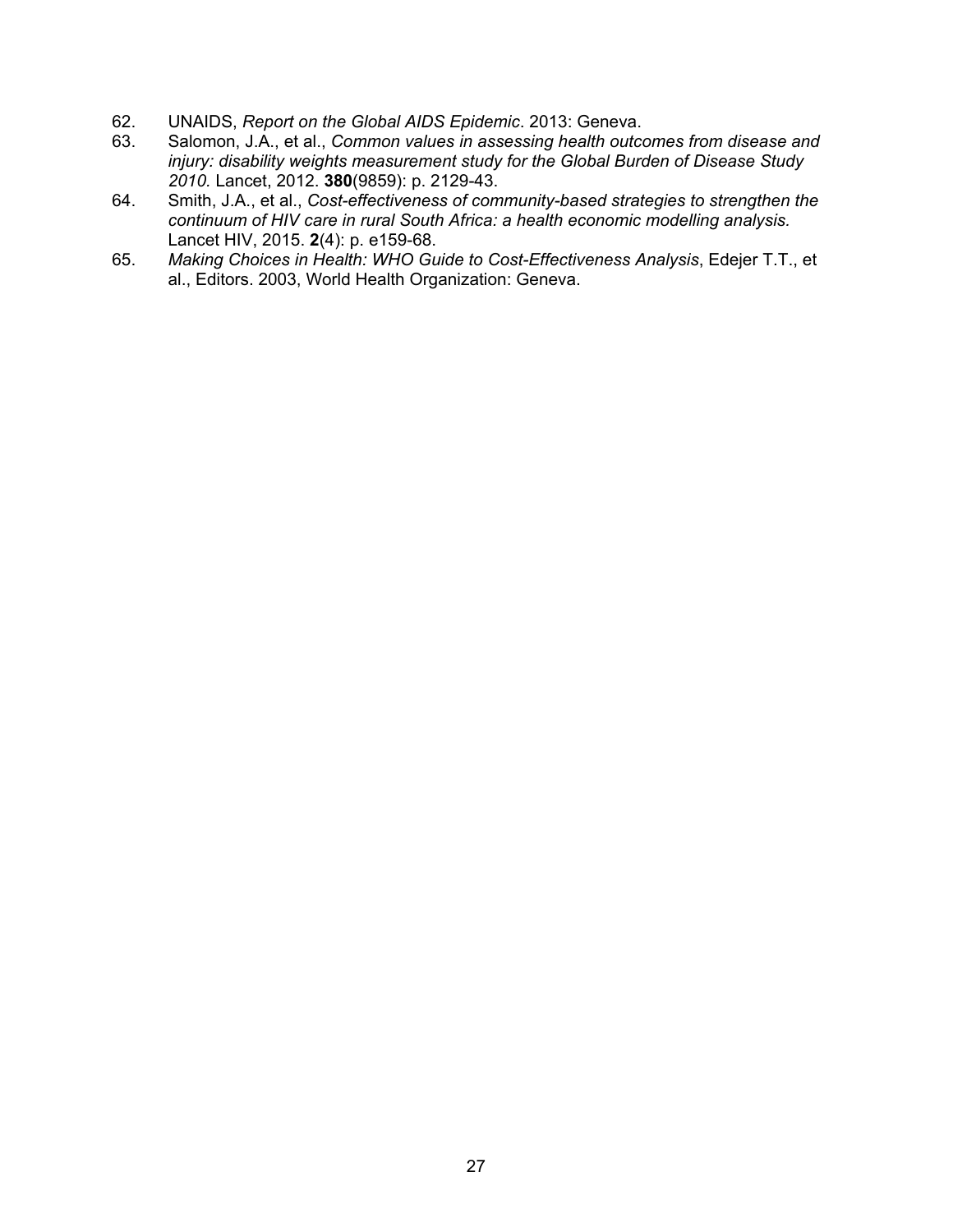

**Optimizing cash transfers to improve ART adherence (Phase 1), Tanzania (#21033)**

**Created:** 03/18/2019 08:13 PM (PT) **Public:** 08/12/2020 09:11 AM (PT)

#### **Author(s)**

Carolyn Fahey (UC Berkeley) - cfahey@berkeley.edu Nicholas Jewell (UC Berkeley) - jewell@berkeley.edu Sandra McCoy (UC Berkeley) - smccoy@berkeley.edu

#### **1) Have any data been collected for this study already?**

It's complicated. We have already collected some data but explain in Question 8 why readers may consider this a valid pre-registration nevertheless.

#### **2) What's the main question being asked or hypothesis being tested in this study?**

Question 1. Is there a "dose-response" relationship between the amount of a monthly conditional cash transfer and the proportion of people living with HIV infection who achieve HIV viral suppression (<1000 copies/ml) after the first 6 months of antiretroviral therapy (ART)? The three amounts being studied are monthly transfers of: 0, 10000, and 22500 Tanzanian Shillings (TZS). The null hypothesis is H0: p1=p2=p3 (no trend, such that the proportion is the same for all levels) against the two-sided alternative hypothesis Ha:  $p1 < p2 < p3$  or  $p1 > p2 > p3$ .

Question 2. What is the minimum effective cash transfer size associated with a ≥20% increase in the proportion of patients with HIV infection who are retained in care and with HIV viral suppression (<1000 copies/ml) compared to the standard of care at 6 months?

#### **3) Describe the key dependent variable(s) specifying how they will be measured.**

i. HIV viral suppression (<1000 copies/mL) at 6 months on ART

The primary outcome is the proportion of people living with HIV (PLHIV) retained in HIV primary care and with suppressed HIV viral load after 6 months on ART. The primary outcome is expressed as a binary variable, defined as PLHIV who are on ART and with sufficient HIV viral suppression (<1000 copies/ml) versus not on ART or viral failure (≥1000 copies/ml). This outcome definition reflects global "treatment as prevention" strategies including the UNAIDS 90-90-90 targets, which aim for at least 90% of PLHIV to be on ART and 90% of these virally suppressed. (Evidence demonstrates that long-term viral suppression without ART is rare, likely well under 0.5%.)

Patients considered not on ART include those who died, stopped ART and/or disengaged from care, or have not apparently received ARVs for ≥28 days since their last missed pharmacy pick-up [i.e., are lost to follow-up (LTFU) from clinic-based care] following PEPFAR Monitoring, Evaluation, and Reporting Indicator Reference Guide Version 2.3 for current ART. Treatment status at 6 months will be determined after exhaustive tracing attempts (≥3 attempts using at least two tracing methods, including, for example, phone calls, home visits from a community health worker, or triangulation with other health facilities). If medical records or tracking results indicate that a participant transferred to another health facility, the appointment records from the new clinic will be used to determine 6-month treatment status and viral load if available. If the transfer cannot be confirmed, the last attended and scheduled visits at the original clinic will be used to determine month 6 status.

Viral load quantification will be conducted at 6 months, consistent with WHO and Tanzanian guidelines for monitoring HIV infection. The specimen will be drawn during the 6th month of ART monitoring, formally defined as the first visit occurring after 5.5 months on ART, to accommodate variation in scheduling patterns whereby patients frequently attend a 14-day visit after ART start and monthly visits thereafter. If multiple viral load results are available for a given participant, the result nearest to 6 months on ART will be used. Viral load results from specimens collected before 5 months or after 7 months will not be used as proxies. If viral load is missing for ≥5% of participants who are on ART at 6 months, viral suppression will be estimated for these participants using multiple imputation.

#### **4) How many and which conditions will participants be assigned to?**

Participants are individually randomly assigned to one of three conditions, including a control group and two active intervention arms:

Arm 1. Control - Standard of care: Participants in the control group receive the standard HIV primary care services according to Tanzania's National Guidelines for the Management of HIV and AIDS.

Arm 2. Intervention 1 - Standard of care plus 10,000 TZS/month: Participants receive standard HIV primary care services plus the opportunity to earn 10,000 TZS/month (~\$4.50) for up to 6 months, conditional on visit attendance.

Arm 3. Intervention 2 - Standard of care plus 22,500 TZS/month: Participants receive standard HIV primary care services plus the opportunity to earn 22,500 TZS/month (~\$10.00) for up to 6 months, conditional on visit attendance.

In both intervention arms, participants are eligible for the first cash transfer at their first follow-up visit, which is typically 14-30 days after ART initiation. After the first follow-up visit, cash transfers will be delivered a maximum of once monthly, conditional on attendance at visits spaced ≥26 days apart, for up to six consecutive months.

**5) Specify exactly which analyses you will conduct to examine the main question/hypothesis.**

i. Dose-response relationship (Question 1)